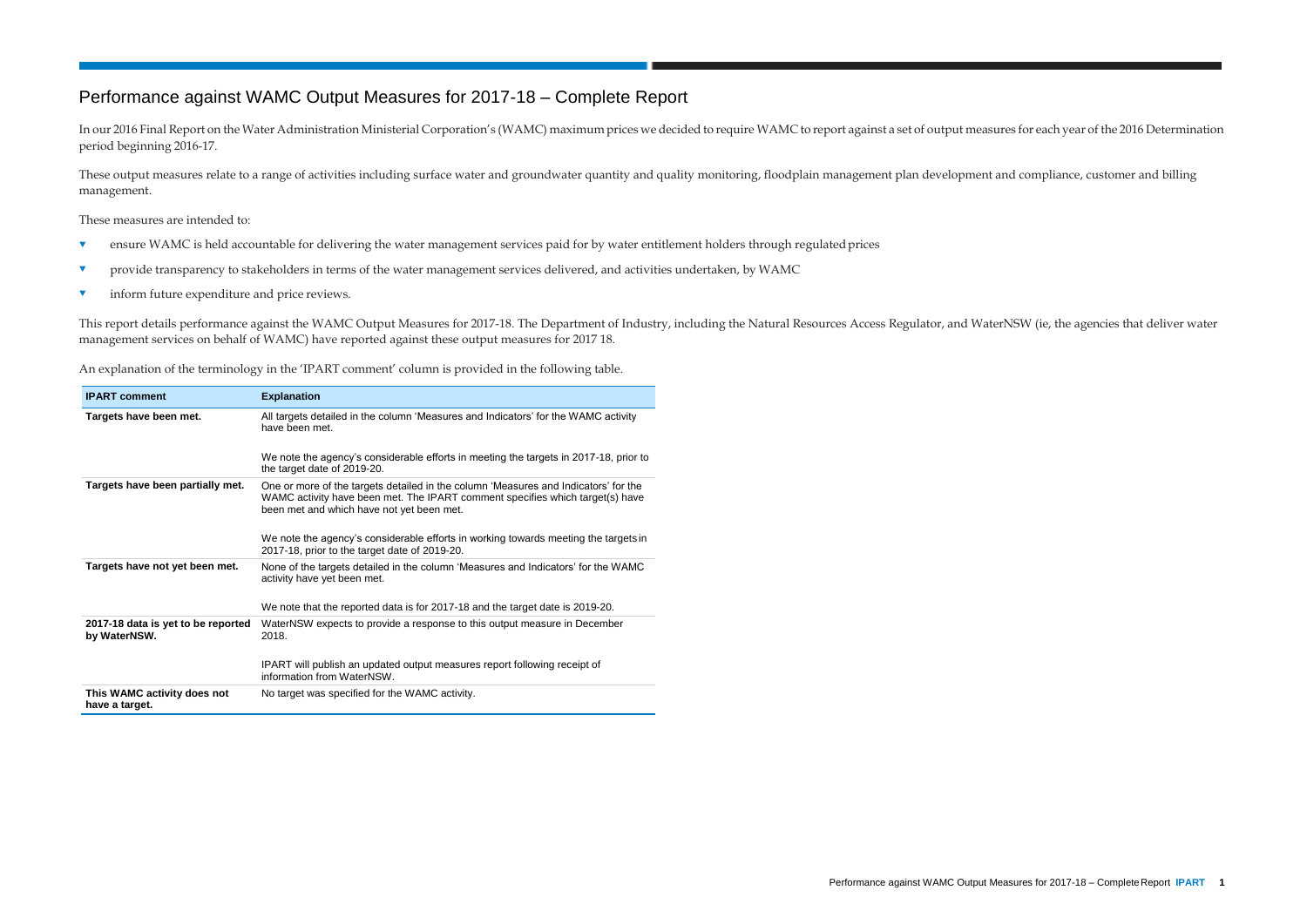| <b>Activity</b>                                                                                                                                                                                                                                                                                                                                                                                                                                                                                          | <b>Outputs</b>                                                                                                                                                                                                                                                           | Measures and Indicators <sup>1</sup>                                                                                                                                                                                                                                                                                                                       | 2017-18 reported data                                                                                                                                                                                                                                                                                                                                                                                                                                                                      | <b>IPART</b> comment <sup>2</sup> |
|----------------------------------------------------------------------------------------------------------------------------------------------------------------------------------------------------------------------------------------------------------------------------------------------------------------------------------------------------------------------------------------------------------------------------------------------------------------------------------------------------------|--------------------------------------------------------------------------------------------------------------------------------------------------------------------------------------------------------------------------------------------------------------------------|------------------------------------------------------------------------------------------------------------------------------------------------------------------------------------------------------------------------------------------------------------------------------------------------------------------------------------------------------------|--------------------------------------------------------------------------------------------------------------------------------------------------------------------------------------------------------------------------------------------------------------------------------------------------------------------------------------------------------------------------------------------------------------------------------------------------------------------------------------------|-----------------------------------|
| W01-01 Surface water<br>quantity monitoring<br>The provision of a surface<br>water quantity monitoring<br>system; including design,<br>station calibration, data<br>collection, processing,<br>encoding, quality assurance<br>and archiving from the<br>networks of water monitoring<br>stations; the delivery of near<br>real time height and/or flow<br>data from all telemetered sites<br>to the corporate database; and<br>the maintenance and operation<br>of surface water monitoring<br>stations. | A maintained monitoring<br>network of hydrometric stations Number of stations for water<br>providing the necessary data<br>for surface water management. $\bullet$<br>Provision of validated water<br>data from the network of<br>surface water hydrometric<br>stations. | Output measure (OM1)<br>management charges:<br>Target:<br>Dol Water: 430<br><b>BRC: 29</b><br>Performance indicator<br>Number of visits per year<br>per station:<br>Target: average 5<br>$\overline{\phantom{0}}$                                                                                                                                          | <b>Reported by WaterNSW</b><br><b>Output Measure</b><br>▼ Dol Water: 432 - numbers checked and include secondary client sites where WAMC funds WQ<br>parameters etc.<br>BRC: 30 - as per budget forecasts to BRC.<br>$\blacktriangledown$<br>Performance Indicator<br>No of visits per year per station:<br>$\blacktriangledown$ Current: average 4.8<br>*KPI Monthly Report – Visit number (not gauging number as per previous – value of 5.6 gauging's<br>average for equivalent period) | <b>Targets have bee</b>           |
| W01-02 Surface water data<br>management and reporting<br>The data management and<br>reporting of surface water<br>quantity, quality and biological<br>information; including<br>compilation, secure storage,<br>management and publishing of<br>data to customers,<br>stakeholders and the general<br>public.                                                                                                                                                                                            | Surface water quantity and<br>quality information compiled,<br>securely stored, managed and<br>published to stakeholders and<br>general public.                                                                                                                          | Output measure (OM2)<br>Number of surface water sites<br>subject to data management<br>meeting specific criteria:<br>$\blacktriangledown$ Target: 1,245<br>Performance indicators<br>Percentage telemetered sites<br>with data available on internet<br>9am each day:<br>Target: 95%<br>Percentage of Dol Water<br>funded sites telemetered<br>Target: 90% | <b>Reported by WaterNSW</b><br>Output measure<br>Current: 1,245<br>Performance indicators<br>Percentage telemetered sites with data available on internet 9am each day:<br>$\blacktriangledown$<br>Current: 97%<br>*KPI Monthly report average over several months - June report lower than standard at 95.2%<br>Percentage of Dol Water funded sites telemetered<br>Current: 91%<br>$\blacktriangledown$<br>*410 telemetered of 432 current                                               | <b>Targets have bee</b>           |

<span id="page-1-0"></span>

|        | <b>IPART comment<sup>2</sup></b> |
|--------|----------------------------------|
| Q      | Targets have been met.           |
| ing's  |                                  |
| .<br>C | Targets have been met.           |

<sup>1</sup> Where timeframes for achievement of output measures or targets (formerly 'forecasts') have not been listed, the targets relate to the last year of the 2016 Determination, 2019-20 (refer IPART, Review of prices for the Wa *[Administration Ministerial Corporation –](https://www.ipart.nsw.gov.au/files/sharedassets/website/shared-files/investigation-legislative-requirements-water-bulk-water-water-administration-ministerial-corporation-nsw-office-of-water-pricing-review-commencing-1-july-2016/final_report_-_review_of_prices_for_the_water_administration_ministerial_corporation_-_from_1_july_2016.pdf) Final Report,* June 2016, p 194).

<sup>&</sup>lt;sup>2</sup> The IPART comment compares the 2017-18 reported data against the targets for each output measure. The 2017-18 reported data has not been audited by IPART. An explanation of the IPART comment is detailed in Appendix A of this report.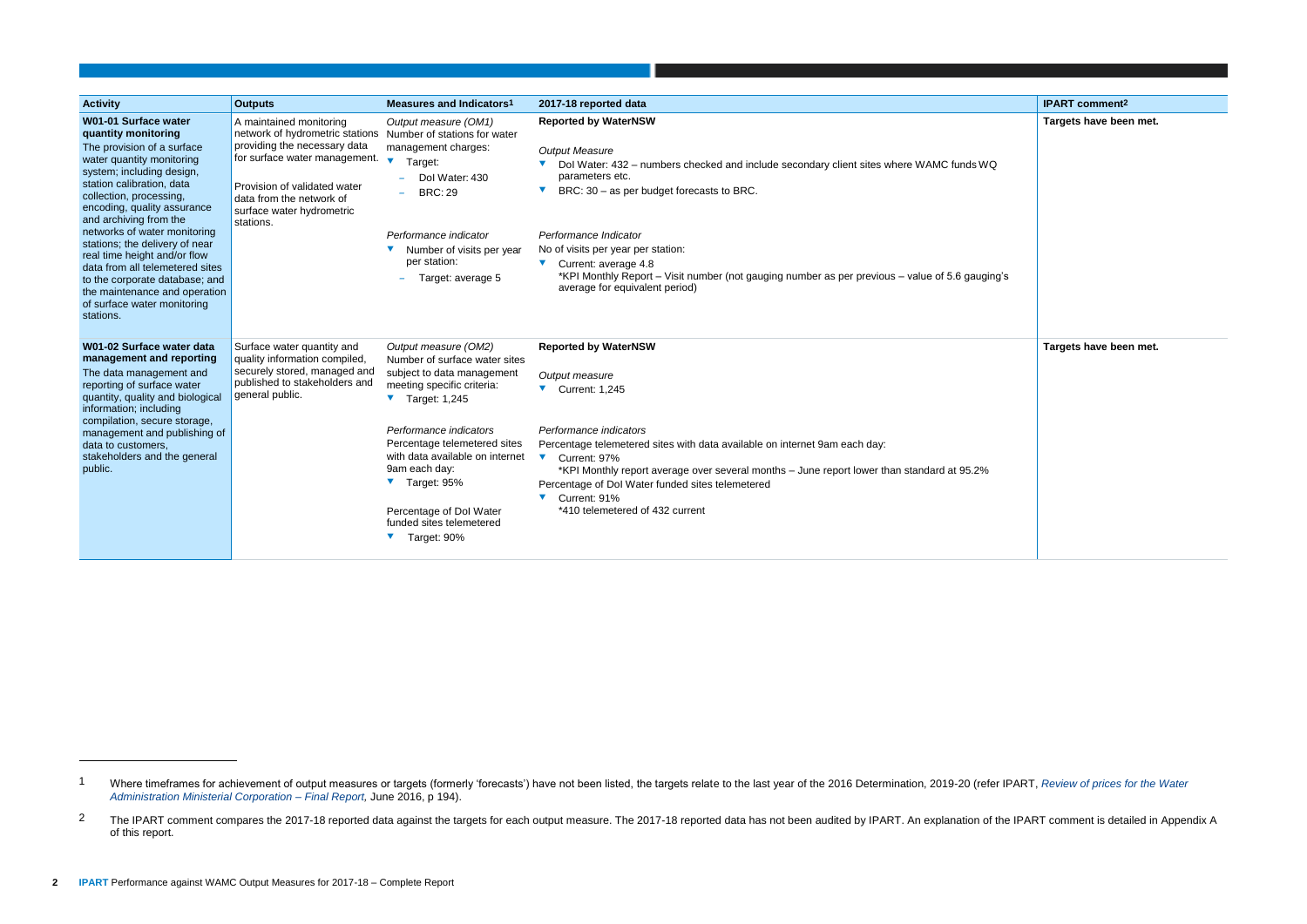| <b>Activity</b>                                                                                                                                                                                                                                                                                                             | <b>Outputs</b>                                                                              | <b>Measures and Indicators</b>                                                                                                                                                                                                                                                                                                                                           | 2017-18 reported data                                                                                                                                                                                                                                                                                                                                                                               | <b>IPART</b> comment                                                                                                                                                                                                                                                                      |
|-----------------------------------------------------------------------------------------------------------------------------------------------------------------------------------------------------------------------------------------------------------------------------------------------------------------------------|---------------------------------------------------------------------------------------------|--------------------------------------------------------------------------------------------------------------------------------------------------------------------------------------------------------------------------------------------------------------------------------------------------------------------------------------------------------------------------|-----------------------------------------------------------------------------------------------------------------------------------------------------------------------------------------------------------------------------------------------------------------------------------------------------------------------------------------------------------------------------------------------------|-------------------------------------------------------------------------------------------------------------------------------------------------------------------------------------------------------------------------------------------------------------------------------------------|
| <b>W01-03 Surface water quality Provision of validated water</b><br>monitoring                                                                                                                                                                                                                                              | quality test information.                                                                   | Output measure (OM3)<br>Number of tests per year:                                                                                                                                                                                                                                                                                                                        | <b>Reported by WaterNSW</b>                                                                                                                                                                                                                                                                                                                                                                         | Targets have been partially met.                                                                                                                                                                                                                                                          |
| The provision of a surface<br>water quality monitoring<br>program; including design,<br>sample collection, laboratory<br>testing and analysis, test result<br>quality assurance to accepted<br>standards, and test result<br>encoding to make it available<br>for data management and<br>reporting.                         |                                                                                             | V Target:<br>Dol Water: 30,120 per<br>year<br>Murray Darling Basin<br>Authority (MDBA): 5,144<br>per year<br><b>Border Rivers</b><br>Commission (BRC):<br>4,800 per year                                                                                                                                                                                                 | Output measure<br>Dol Water: 30,688<br>MDBA: 3,366<br>BRC: 2,104<br>Current agreements require a maximum number of tests of:<br>Dol Water: 30,072<br>MDBA: 3,456<br>BRC: 2,304                                                                                                                                                                                                                      | Output measure (OM3)<br>Number of tests per year:<br>Targets have not yet been met<br>for MDBA and BRC.                                                                                                                                                                                   |
|                                                                                                                                                                                                                                                                                                                             |                                                                                             | Performance indicators<br>Tests meeting quality<br>standards (percentage<br>acceptable tests/total tests):<br>▼ Target: 90%<br>Speed of reporting ofresults<br>(percentage of tests taken,<br>processed, quality assurance<br>approved and coded for<br>publication within 90 days):                                                                                     | Performance indicators<br>Tests meeting quality standards (percentage acceptable tests/total tests) = 32,355/35,832 = 90%.<br>Speed of reporting of results (percentage of tests taken, processed, quality assurance approved and coded<br>for publication within 90 days): $30,239/35,832 = 84\%$<br>Transition of analytical services and associated databases delayed quality coding of results. | Performance indicators<br>Tests meeting quality standards<br>(percentage acceptable tests/total<br>tests):<br>Target has been met.<br>Speed of reporting of results<br>(percentage of tests taken, processed,<br>quality assurance approved and<br>coded for publication within 90 days): |
|                                                                                                                                                                                                                                                                                                                             |                                                                                             | Target: 90%                                                                                                                                                                                                                                                                                                                                                              |                                                                                                                                                                                                                                                                                                                                                                                                     | Target has not yet been met.                                                                                                                                                                                                                                                              |
| W01-04 Surface water algal<br>monitoring<br>The provision of a surface<br>water algal monitoring<br>program; including design,<br>sample collection, laboratory<br>analysis, algal identification<br>and enumeration to accepted<br>standards, and result encoding<br>for provision to regional<br>coordinating committees. | Provision of algal data on the<br>presence and extent of<br>potentially toxic algal blooms. | Output measure (OM4)<br>Number of sites monitored and<br>tested for blue green algae:<br>Target: average 73 sites<br>per month (Dol Water and<br>MDBA). Increased<br>frequency when conditions<br>require.<br>Performance indicator<br>Percentage of samples<br>collected and analysed<br>according to current standards<br>and withinagreed timeframe:<br>▼ Target: 95% | <b>Reported by WaterNSW</b><br>Output measure<br>70 sites monitored regularly.<br>111 sites monitored in total in response to blue-green algal conditions.<br>Reduced number of samplings at some routine monitoring sites due to drought conditions.<br>Performance indicator<br>Number of samples collected and analysed within agreed timeframes =<br>$1,271/1,361 = 93\%$                       | Targets have not yet been met.                                                                                                                                                                                                                                                            |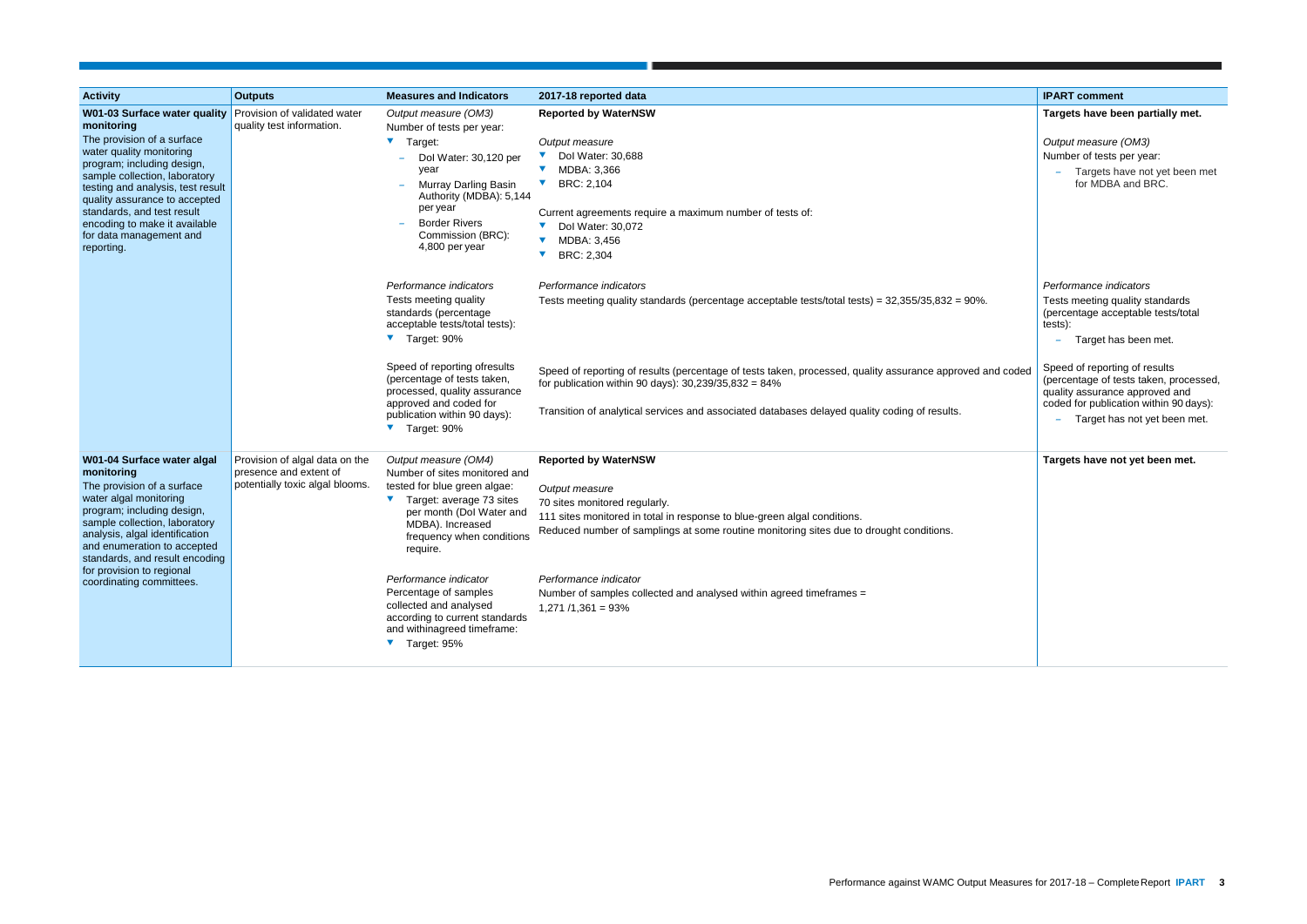| <b>Activity</b>                                                                                                                                                                                                                                                                                                                                             | <b>Outputs</b>                                                                                                                                                                                                                    | <b>Measures and Indicators</b>                                                                                                                                                                                                                                                                                                                                                                                                                                          | 2017-18 reported data                                                                                                                                                                                                                                                                                                                                                                                                                                                                                                                                                                                                                                                                                                                                                                                                                                                                                                                                                                                                          | <b>IPART comment</b>                                                                                                                                                                                                               |
|-------------------------------------------------------------------------------------------------------------------------------------------------------------------------------------------------------------------------------------------------------------------------------------------------------------------------------------------------------------|-----------------------------------------------------------------------------------------------------------------------------------------------------------------------------------------------------------------------------------|-------------------------------------------------------------------------------------------------------------------------------------------------------------------------------------------------------------------------------------------------------------------------------------------------------------------------------------------------------------------------------------------------------------------------------------------------------------------------|--------------------------------------------------------------------------------------------------------------------------------------------------------------------------------------------------------------------------------------------------------------------------------------------------------------------------------------------------------------------------------------------------------------------------------------------------------------------------------------------------------------------------------------------------------------------------------------------------------------------------------------------------------------------------------------------------------------------------------------------------------------------------------------------------------------------------------------------------------------------------------------------------------------------------------------------------------------------------------------------------------------------------------|------------------------------------------------------------------------------------------------------------------------------------------------------------------------------------------------------------------------------------|
| W01-05 Surface water<br>ecological condition<br>monitoring<br>The provision of a surface<br>water ecological condition<br>monitoring system to assess<br>the health of water sources;<br>including design and<br>application based on the River<br>Condition Index for rivers, flood<br>plains and wetlands.                                                | Provision of the information for<br>thesix components of the River<br>Condition Index:<br>$\blacktriangledown$<br>Hydrology<br>$\blacktriangledown$<br>Geomorphology<br>Riparian<br><b>Biota</b><br>Disturbance<br>Water quality. | Output measure (OM5)<br>River condition index updated:<br>Target: an updated report<br>completed each year,<br>outlining the attributes<br>updated and the proportion<br>of the state/water sources<br>covered.<br>Performance indicator<br>Percentage of the state for<br>which the River Condition<br>Index (RCI) is completed in<br>current year:<br>Target:<br>10% completed each<br>year.<br>100% of all RCI<br>completed for the state<br>by the end of 10 years. | <b>Reported by Dol Water</b><br>Output measure<br>V<br>Dol will provide an update for River Condition Index (RCI) changes for 2016/17 and 2017/18 on the Dol<br>Water website in November 2018.<br>The NSW RCI map will be updated in 2018/19 based on the 2016/17 and 2017/18 changes as advised<br>on the Dol Water website.<br>Performance indicator<br>Updates on data for over 10% of the state has been completed as per the following:<br>1. A revision of all of NSW Riverstyles has been undertaken, and a consistent statewide mapping product<br>has been developed. Revisions were completed for the Gwydir Basin, and part of the Barwon. The<br>updated statewide Riverstyles layer will be made publicly available in 2018/19.<br>2. A water quality index has been developed for all Murray Darling Basin Valleys.<br>An analysis of hydrology condition has been completed for all Murray Darling Basin valleys.<br>3.<br>Dol is on track to complete 100% of all RCI by the end of the 10 year period.<br>4. | Targets have been m                                                                                                                                                                                                                |
| <b>W02-01 Groundwater</b><br>quantity monitoring<br>The provision of a groundwater<br>level, pressure and flow<br>monitoring system; including<br>design, site calibration, data<br>collection, entry, audit, quality<br>assurance, archiving, and<br>information provision; and the<br>maintenance and operation of<br>groundwater monitoring bores.       | A maintained network of<br>monitoring bores providing the<br>data necessary for<br>groundwater management.<br>Provision of validated quantity<br>and other physical resource<br>data from groundwater<br>monitoring bores.        | Output measure (OM6)<br>The number of pipes from<br>which data are collected (in the<br>last 2 years):<br>Target: 4,800<br>Performance indicator<br>Percentage of pipes monitored<br>according to their scheduled<br>frequency: 90%                                                                                                                                                                                                                                     | <b>Reported by WaterNSW</b><br>Output measure<br>4,727 pipes were visited during this period. This includes time series and manually read sites.<br>Performance indicator: >90%                                                                                                                                                                                                                                                                                                                                                                                                                                                                                                                                                                                                                                                                                                                                                                                                                                                | Targets have been pa<br>Output measure (OM6<br>The number of pipes fr<br>are collected (in the las<br>Target has not<br>Performance indicator<br>Percentage of pipes m<br>according to their sche<br>frequency:<br>Target has beer |
| <b>W02-02 Groundwater quality</b><br>monitoring<br>The provision of validated<br>groundwater quality monitoring<br>program including design,<br>sample collection, laboratory<br>testing and analysis, test result<br>quality assurance to accepted<br>standards, and test result<br>encoding to make it available<br>for data management and<br>reporting. | The provision of validated<br>groundwater quality<br>information.                                                                                                                                                                 | Output measure (OM7)<br>The number of pipes from<br>which water quality data are<br>collected (in the last 2 years):<br>Target: 495<br>Performance indicator<br>Percentage of pipes monitored<br>according to their scheduled<br>frequency:<br>▼ Target: 90%                                                                                                                                                                                                            | <b>Reported by WaterNSW</b><br>Output measure<br>663 pipes had water quality data collected from them during this period.<br>Performance indicator: >90%                                                                                                                                                                                                                                                                                                                                                                                                                                                                                                                                                                                                                                                                                                                                                                                                                                                                       | Targets have been m                                                                                                                                                                                                                |

|                     | <b>IPART comment</b>                       |
|---------------------|--------------------------------------------|
|                     | Targets have been met.                     |
|                     |                                            |
| on the Dol          |                                            |
| s advised           |                                            |
|                     |                                            |
|                     |                                            |
|                     |                                            |
|                     |                                            |
| g product<br>ı. The |                                            |
|                     |                                            |
|                     |                                            |
|                     |                                            |
|                     |                                            |
|                     |                                            |
|                     |                                            |
|                     | Targets have been partially met.           |
|                     | Output measure (OM6)                       |
|                     | The number of pipes from which data        |
|                     | are collected (in the last 2 years):       |
|                     | Target has not yet been met.               |
|                     | Performance indicator                      |
|                     | Percentage of pipes monitored              |
|                     | according to their scheduled<br>frequency: |
|                     | Target has been met.                       |
|                     |                                            |
|                     | Targets have been met.                     |
|                     |                                            |
|                     |                                            |
|                     |                                            |
|                     |                                            |
|                     |                                            |
|                     |                                            |
|                     |                                            |
|                     |                                            |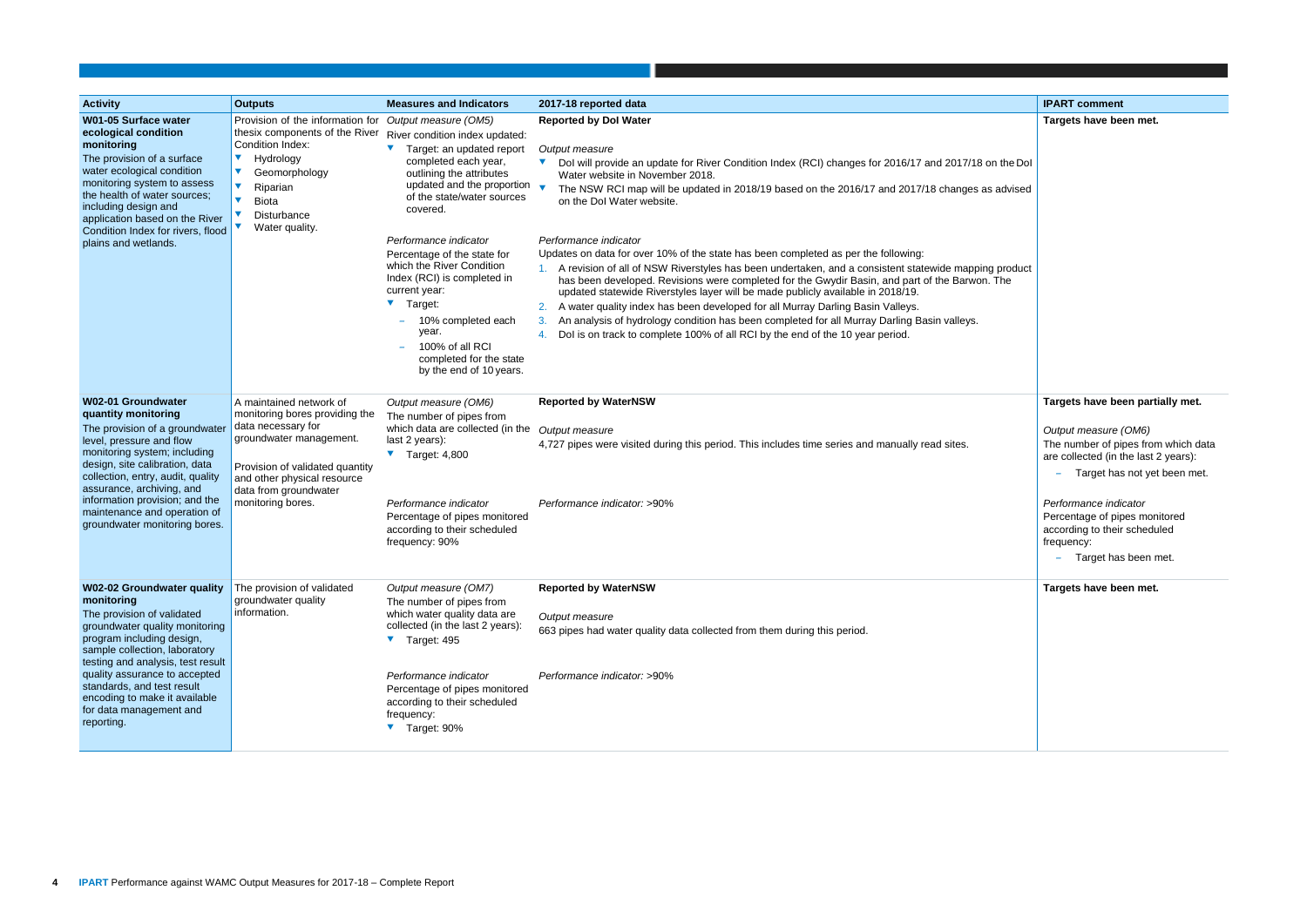| <b>Activity</b>                                                                                                                                                                                                                                                                                                 | <b>Outputs</b>                                                                                                                                | <b>Measures and Indicators</b>                                                                                                                                                                                                                                                                                                                                                                                                       | 2017-18 reported data                                                                                                                                                                                                                                                                                                                                                                                                                                                                                                                                                                                                                                                                                                                                                                                                                                        | <b>IPART comment</b>                                                                                                                                                                                                                                                                                                                                                                                                                                                                                                                                                                      |
|-----------------------------------------------------------------------------------------------------------------------------------------------------------------------------------------------------------------------------------------------------------------------------------------------------------------|-----------------------------------------------------------------------------------------------------------------------------------------------|--------------------------------------------------------------------------------------------------------------------------------------------------------------------------------------------------------------------------------------------------------------------------------------------------------------------------------------------------------------------------------------------------------------------------------------|--------------------------------------------------------------------------------------------------------------------------------------------------------------------------------------------------------------------------------------------------------------------------------------------------------------------------------------------------------------------------------------------------------------------------------------------------------------------------------------------------------------------------------------------------------------------------------------------------------------------------------------------------------------------------------------------------------------------------------------------------------------------------------------------------------------------------------------------------------------|-------------------------------------------------------------------------------------------------------------------------------------------------------------------------------------------------------------------------------------------------------------------------------------------------------------------------------------------------------------------------------------------------------------------------------------------------------------------------------------------------------------------------------------------------------------------------------------------|
| W02-03 Groundwater data<br>management and reporting<br>The data management and<br>reporting of groundwater<br>quantity and quality<br>information; including<br>compilation, secure storage,<br>management and publishing of<br>data to customers,<br>stakeholders and the general<br>public.                   | Groundwater quantity and<br>quality information compiled,<br>securely stored, managed and<br>published to stakeholders and<br>general public. | Output measure (OM8)<br>Number of active pipes subject<br>to data management:<br>$\blacktriangledown$ Target: 5,000<br>Performance indicator<br>Percentage of active sites<br>subject todata management:<br>▼ Target: 98%                                                                                                                                                                                                            | <b>Reported by WaterNSW</b><br>Output measure<br>4,727 pipes subjected to data management during this period.<br>Performance indicator: 94.54%                                                                                                                                                                                                                                                                                                                                                                                                                                                                                                                                                                                                                                                                                                               | Targets have not yet been met.                                                                                                                                                                                                                                                                                                                                                                                                                                                                                                                                                            |
| W03-01 Water take data<br>collection<br>The electronic and manual<br>collection, transmission and<br>initial recording of water take<br>data from licence holders for<br>unregulated and groundwater<br>sources; and the operation and<br>maintenance of government<br>owned meter and telemetry<br>facilities. | Government owned meters<br>operated and maintained.<br>Volume of water take is<br>collected.                                                  | Output measure (OM9)<br>Number of government owned<br>and maintained meters:<br>$\blacktriangledown$ Target: 1,200<br>Unregulated river: 600<br>Groundwater: 600<br>Number of sites with agency<br>water take reading/<br>assessments charged:<br>$\blacktriangledown$ Target: 3,300<br>Unregulated river: 200<br>Groundwater: 3,100<br>Performance indicator<br>Percentage government owned<br>meters operational:<br>▼ Target: 95% | <b>Reported by WaterNSW</b><br>Number of government owned andmaintained meters:<br>$\blacktriangledown$ Total: 1,543<br>Unregulated river: 946<br>Groundwater: 597<br>Number of sites with agency water take reading/assessments charged:<br>$\blacktriangledown$ Total: 2,436<br>Unregulated river: 244<br>Groundwater: 2,192<br>Performance indicator<br>Percentage government owned meters operational:<br>▼ No data reported.<br>The 829 meters installed in the Hawkesbury Nepean System have not been condition audited since being<br>transferred from DPI Water to WaterNSW in 2016/17 and hence WaterNSW is unable to report on the<br>percentage of these meters which are operational until this audit has been carried out. Therefore,<br>WaterNSW is also unable to report the total percentage of Government owned meters that are operational | Targets have been partially met.<br>Output measure (OM9)<br>Number of government owned and<br>maintained meters:<br>Total:<br>Target has been met.<br>Unregulated river:<br>Target has been met.<br>Groundwater:<br>- Target has not yet been met.<br>Number of sites with agency water<br>take reading/ assessments charged:<br>Total:<br>Target has not yet been met.<br>Unregulated river:<br>Target has been met.<br>Groundwater:<br>Target has not yet been met.<br>Performance indicator<br>Percentage government owned<br>meters operational:<br>Target has not yet been met.<br>÷ |
| W03-02 Water take data<br>management and reporting<br>The data management and<br>reporting of water take for<br>unregulated and groundwater<br>sources including compilation,<br>secure storage, management<br>and publishing of data to<br>authorised parties.                                                 | Water take measurement<br>information quality assured,<br>compiled, managed and made<br>available to stakeholders.                            | Output measure (OM10)<br>Issued entitlement metered:<br>Target: 3,495,000<br>- Unregulated river:<br>2,017,000 shares<br>Groundwater: 1,478,000<br>shares<br>The number of licence holders<br>switching from a 1-part to a 2-<br>part tariff each year (and the<br>number of licence holder in<br>total, subject to each tariff<br>type), by water source.                                                                           | <b>Reported by WaterNSW</b><br>Issued entitlement metered:<br>$\blacktriangledown$ Total: 3,652,000<br>- Unregulated river: 2,318,027 shares<br>Groundwater: 1,333,994 shares.<br>The number of licence holders switching from a 1-part to a 2-part tariff each year (and the number of<br>licence holder in total, subject to each tariff type), by water source is detailed in the following tables.                                                                                                                                                                                                                                                                                                                                                                                                                                                       | Targets have been partially met.<br>Output measure (OM10)<br>Issued entitlement metered:<br>Total:<br>Target has been met.<br>Unregulated river:<br>Target has been met.<br>Groundwater:<br>Target has not yet been met.<br>÷                                                                                                                                                                                                                                                                                                                                                             |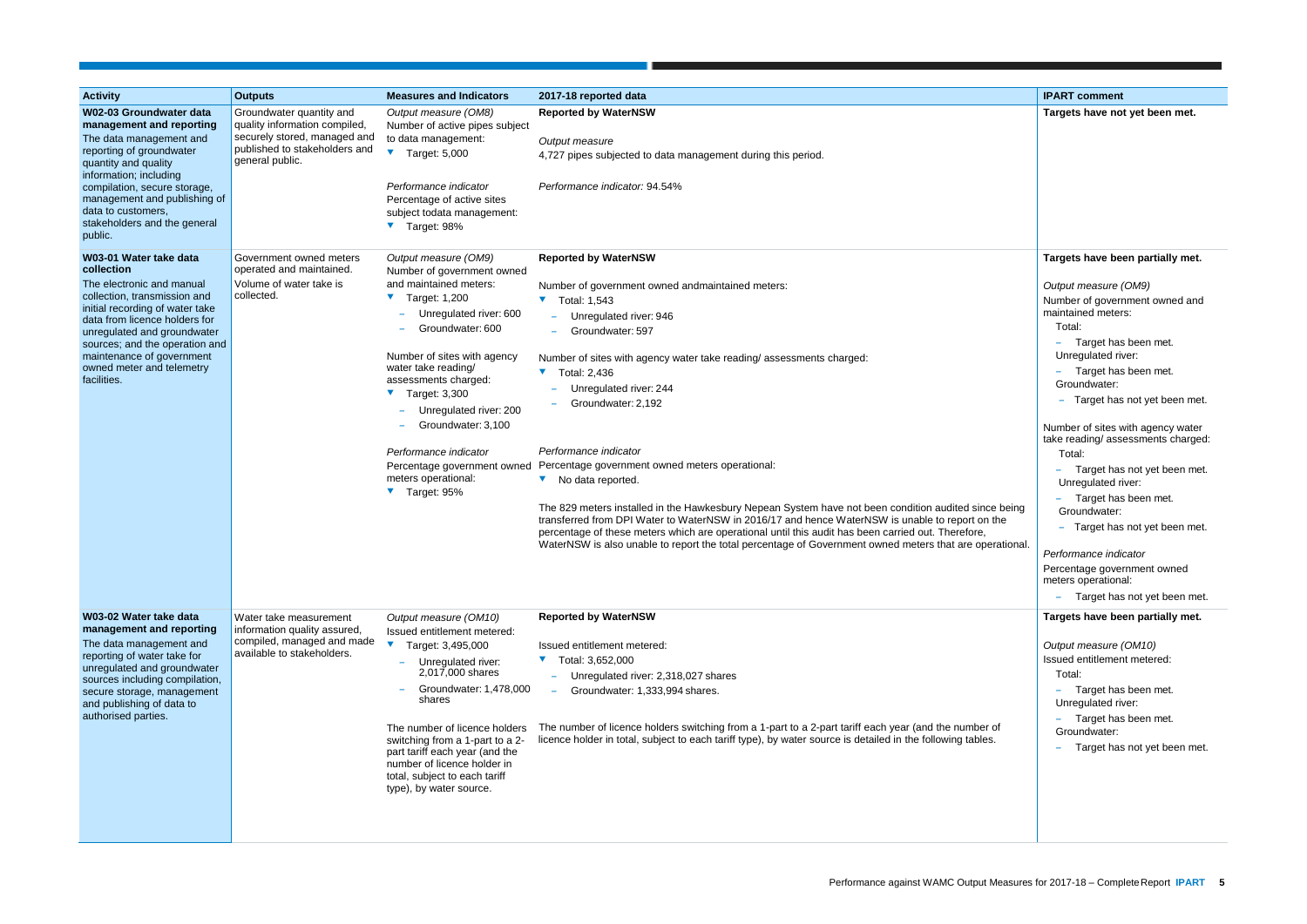| <b>IPART comment</b>                             |
|--------------------------------------------------|
|                                                  |
|                                                  |
|                                                  |
|                                                  |
|                                                  |
|                                                  |
|                                                  |
|                                                  |
|                                                  |
|                                                  |
|                                                  |
|                                                  |
|                                                  |
|                                                  |
|                                                  |
|                                                  |
|                                                  |
|                                                  |
|                                                  |
|                                                  |
|                                                  |
|                                                  |
|                                                  |
|                                                  |
|                                                  |
|                                                  |
|                                                  |
|                                                  |
|                                                  |
|                                                  |
|                                                  |
|                                                  |
| Performance indicator                            |
| Percentage of issued entitlement                 |
| metered:                                         |
| Total:                                           |
| Target has been met.<br>L,<br>Unregulated river: |
| Target has been met.                             |
| Groundwater:                                     |
| Target has not yet been met.                     |
|                                                  |

| <b>Activity</b> | <b>Outputs</b> | <b>Measures and Indicators</b>                                                                                                         | 2017-18 reported data                                                                                                                               |                  |                |                |
|-----------------|----------------|----------------------------------------------------------------------------------------------------------------------------------------|-----------------------------------------------------------------------------------------------------------------------------------------------------|------------------|----------------|----------------|
|                 |                |                                                                                                                                        | <b>Unregulated river</b>                                                                                                                            |                  |                |                |
|                 |                |                                                                                                                                        | <b>Valley</b>                                                                                                                                       | 2017-18          | 2016-17        | 2015-16        |
|                 |                |                                                                                                                                        | Border                                                                                                                                              | 88               | $10$           | 4              |
|                 |                |                                                                                                                                        | Gwydir                                                                                                                                              | 59               | $\overline{4}$ | $\mathbf{3}$   |
|                 |                |                                                                                                                                        | Namoi                                                                                                                                               | 91               | 17             | 9              |
|                 |                |                                                                                                                                        | Peel                                                                                                                                                | 58               | $\overline{4}$ | 1              |
|                 |                |                                                                                                                                        | Lachlan                                                                                                                                             | 120              | 19             | 6              |
|                 |                |                                                                                                                                        | Macquarie                                                                                                                                           | 337              | 54             | 26             |
|                 |                |                                                                                                                                        | <b>Far West</b>                                                                                                                                     | 110              | 65             | 58             |
|                 |                |                                                                                                                                        | Murray                                                                                                                                              | 110              | 51             | 70             |
|                 |                |                                                                                                                                        | Murrumbidgee                                                                                                                                        | 279              | 64             | 19             |
|                 |                |                                                                                                                                        | North Coast                                                                                                                                         | 622              | 63             | 43             |
|                 |                |                                                                                                                                        | Hunter                                                                                                                                              | 488              | 32             | 25             |
|                 |                |                                                                                                                                        | South Coast                                                                                                                                         | 1,065            | 582            | 522            |
|                 |                |                                                                                                                                        | Total                                                                                                                                               | 3,427            | 965            | 786            |
|                 |                |                                                                                                                                        | <b>Groundwater</b>                                                                                                                                  |                  |                |                |
|                 |                |                                                                                                                                        | <b>Valley</b>                                                                                                                                       | 2017-18          | 2016-17        | 2015-16        |
|                 |                |                                                                                                                                        | Border/Gwydir/Namoi/Peel                                                                                                                            | 977              | 739            | 1049           |
|                 |                |                                                                                                                                        | Lachlan                                                                                                                                             | 353              | 260            | 344            |
|                 |                |                                                                                                                                        | Macquarie                                                                                                                                           | 343              | 271            | 323            |
|                 |                |                                                                                                                                        | <b>Far West</b>                                                                                                                                     | $\boldsymbol{9}$ | 9              | $\overline{7}$ |
|                 |                |                                                                                                                                        | <b>Murray</b>                                                                                                                                       | 463              | 341            | 402            |
|                 |                |                                                                                                                                        | Murrumbidgee                                                                                                                                        | 485              | 310            | 349            |
|                 |                |                                                                                                                                        | North Coast                                                                                                                                         | 148              | 8              |                |
|                 |                |                                                                                                                                        | Hunter                                                                                                                                              | 237              | 19             | 3              |
|                 |                |                                                                                                                                        | South Coast                                                                                                                                         | 166              | 3              | 0              |
|                 |                |                                                                                                                                        | Total                                                                                                                                               | 3,181            | 1,960          | 2,478          |
|                 |                | Performance indicator<br>Percentage of issued<br>entitlement metered:<br>▼ Target: 70%<br>- Unregulated river: 65%<br>Groundwater: 78% | Performance indicator<br>Percentage of issued entitlement metered:<br>▼ Actual 17/18: 71%<br>Unregulated river: 73%<br>$\sim$<br>- Groundwater: 67% |                  |                |                |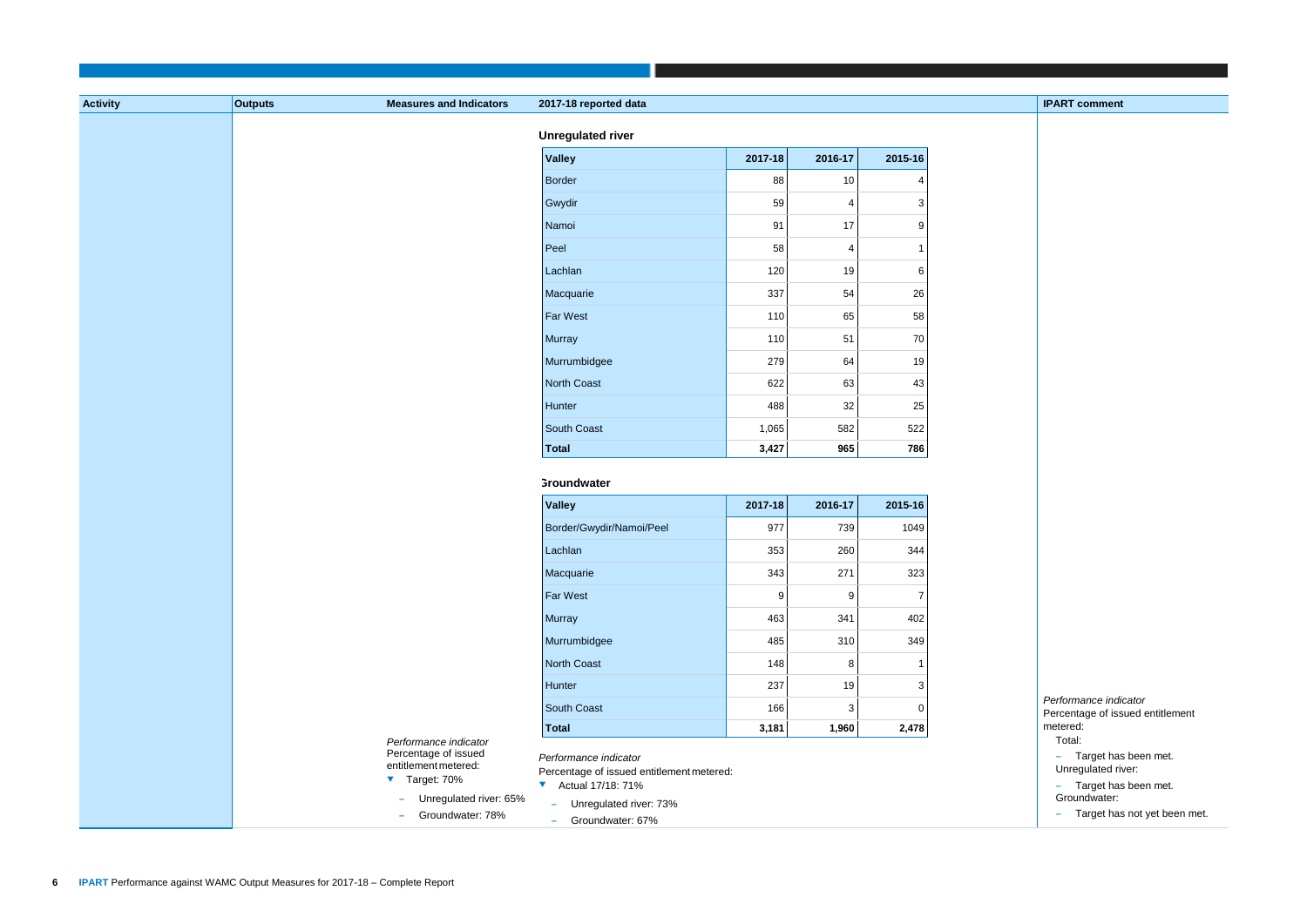| <b>Activity</b>                                                                                                                                                                                                                                                                                                                                                                                       | <b>Outputs</b>                                                                                                                                                                                                                                                                                                                                                                                                                                                                                                                                                                                                                                                                                                                                            | <b>Measures and Indicators</b>                                                                                                                                                                                                                                                                          | 2017-18 reported data                                                                                                                                                                                                                                                                                                                                                                                                                                                                                                                                                                                                                                                                                            | <b>IPART</b> comment                                                                                                                                                                    |
|-------------------------------------------------------------------------------------------------------------------------------------------------------------------------------------------------------------------------------------------------------------------------------------------------------------------------------------------------------------------------------------------------------|-----------------------------------------------------------------------------------------------------------------------------------------------------------------------------------------------------------------------------------------------------------------------------------------------------------------------------------------------------------------------------------------------------------------------------------------------------------------------------------------------------------------------------------------------------------------------------------------------------------------------------------------------------------------------------------------------------------------------------------------------------------|---------------------------------------------------------------------------------------------------------------------------------------------------------------------------------------------------------------------------------------------------------------------------------------------------------|------------------------------------------------------------------------------------------------------------------------------------------------------------------------------------------------------------------------------------------------------------------------------------------------------------------------------------------------------------------------------------------------------------------------------------------------------------------------------------------------------------------------------------------------------------------------------------------------------------------------------------------------------------------------------------------------------------------|-----------------------------------------------------------------------------------------------------------------------------------------------------------------------------------------|
| <b>W04-01 Surface water</b><br>modelling<br>The development, upgrade and $\blacktriangledown$<br>application of surface water<br>resource management models,<br>for use in water planning and to<br>assess performance in terms of<br>statutory requirements,<br>interstate agreements, regional $\blacktriangledown$<br>water supply optimisation and<br>third party impacts on NSW<br>stakeholders. | Models developed for NSW<br>River basins for:<br>Reporting on model<br>conceptualisation and<br>structure, processes,<br>calibration, data sources<br>for stakeholder<br>information.<br>Long-term extraction limits.<br>Reliability and sequencing<br>of water take.<br>Reliability and sequencing<br>of water availability for<br>entitlement types.<br>Time series and statistical<br>analysis of river flows and<br>floodplain/wetland<br>watering.<br>$\blacktriangledown$<br>On-farm water<br>management.<br>$\blacktriangledown$<br>Daily stream salinity.<br>Modelling to support water<br>planning at a regional<br>scale, including<br>hydrologic/economic<br>optimisation models for<br>regional water strategies<br>and metro water planning. | Output measure (OM11)<br>Number of models/analyses<br>annually:<br>▼ Target: 26/2,800<br>Performance indicators<br>The percentage of surface<br>water share component in<br>NSW covered by models<br>subject to annual assessments:<br>▼ Target: 95%<br>Regulated river: 100%<br>Unregulated river: 50% | <b>Reported by Dol - Water</b><br>Output measure<br>Number of models/analyses annually:<br>Current: 26/2,800<br>Forecast: 26/2,800 (achieved in 2017/18)<br>Forecast for 2018/2019: 26/2,800<br>Performance indicators<br>The percentage of surface water share component in NSW covered by models subject to<br>annual assessments:<br>Current: 92% achieved 2017/18<br>Regulated river: 95% achieved in 2017/18 - Hunter added<br>Unregulated river: 50% achieved 2017/18 with Flood Plain Harvesting analysis<br>Forecast: 95%<br>Regulated river: 100%<br>Unregulated river: 50%                                                                                                                             | <b>Targets have be</b><br>Output measure<br>Number of model<br>Target has<br>Performance indi<br>The percentage of<br>share component<br>modelssubject to<br>assessments:<br>Target has |
| <b>W04-02 Groundwater</b><br>modelling<br>The development and upgrade<br>and use of groundwater<br>resource water sharing and<br>management applications, and<br>for resource impact and<br>balance assessments.                                                                                                                                                                                      | Regional groundwater models<br>for groundwater sources<br>covered by water management<br>plans that are capable of<br>providing:<br>Long-term sustainable<br>extraction limits.<br>Details of aquifer<br>interference.<br>$\blacktriangledown$<br>Local water table details.<br>Water balance details.<br>V<br>Technical assessment of<br>development proposals.                                                                                                                                                                                                                                                                                                                                                                                          | Output measure (OM12)<br>Number of models/major<br>aquifer analyses annually:<br>$\blacktriangledown$<br>Target: 22/2,200<br>Performance indicator<br>Percentage of volume of<br>groundwater share component<br>subject to modelling<br>assessment annually:<br>▼ Target: 50%                           | <b>Reported by Dol - Water</b><br>Output measure<br>Number of models/major aquifer analyses annually:<br>Current: 22/2,200 (forecast achieved early in 2017/2018)<br>Forecast for 2018/2019: 22/2,200<br>Performance indicator<br>Percentage of volume of groundwater share component subject to modelling assessment annually:<br>Current: 50% (forecast achieved early in 2017/2018)<br>$\blacktriangledown$<br>Forecast 2018-2019: 50%                                                                                                                                                                                                                                                                        | <b>Targets have be</b>                                                                                                                                                                  |
| <b>W04-03 Water resource</b><br>accounting<br>The development and update<br>of water resource accounts and<br>information on NSW water<br>sources, for use by external<br>stakeholders, and for internal<br>water planning, management<br>and evaluation processes.                                                                                                                                   | General purpose water<br>accounting reports.<br>Reporting and analysis of<br>water resource accounting<br>obligations.<br>Miscellaneous analysis and ▼<br>reporting.                                                                                                                                                                                                                                                                                                                                                                                                                                                                                                                                                                                      | Output measure (OM13)<br>Number of outputs for water<br>accounting reports, reporting<br>obligations and required ad<br>hoc:<br>Target:<br>17 valleys<br>17 analysis reports<br>20 miscellaneous<br>studies                                                                                             | <b>Reported by Dol - Water</b><br>Specific series of reports/products being produced and published:<br>9 General Purpose Water Accounting Reports were produced in 2017-18 covering 11 regulated water<br>sources and included an expanded suite of data analysis products and modelled water balances for 8<br>major groundwater alluvial water sources (https://www.industry.nsw.gov.au/water/allocations-<br>availability/water-accounting/gpwar)<br>Historical available water determination reports for all 14 regulated water sources published and<br>updated monthly (https://www.industry.nsw.gov.au/water/allocations-availability/water-<br>accounting/historical-available-water-determination-data) | <b>Targets have be</b>                                                                                                                                                                  |

|                       | <b>IPART comment</b>                                                                                                                                                     |
|-----------------------|--------------------------------------------------------------------------------------------------------------------------------------------------------------------------|
|                       | Targets have been partially met.                                                                                                                                         |
|                       | Output measure (OM11)<br>Number of models/analyses annually:<br>Target has been met.                                                                                     |
|                       | Performance indicator<br>The percentage of surface water<br>share component in NSW covered by<br>modelssubject to annual<br>assessments:<br>Target has not yet been met. |
|                       |                                                                                                                                                                          |
|                       | Targets have been met.                                                                                                                                                   |
| у:                    |                                                                                                                                                                          |
|                       | Targets have been met.                                                                                                                                                   |
| ed water<br>ces for 8 |                                                                                                                                                                          |
| ınd                   |                                                                                                                                                                          |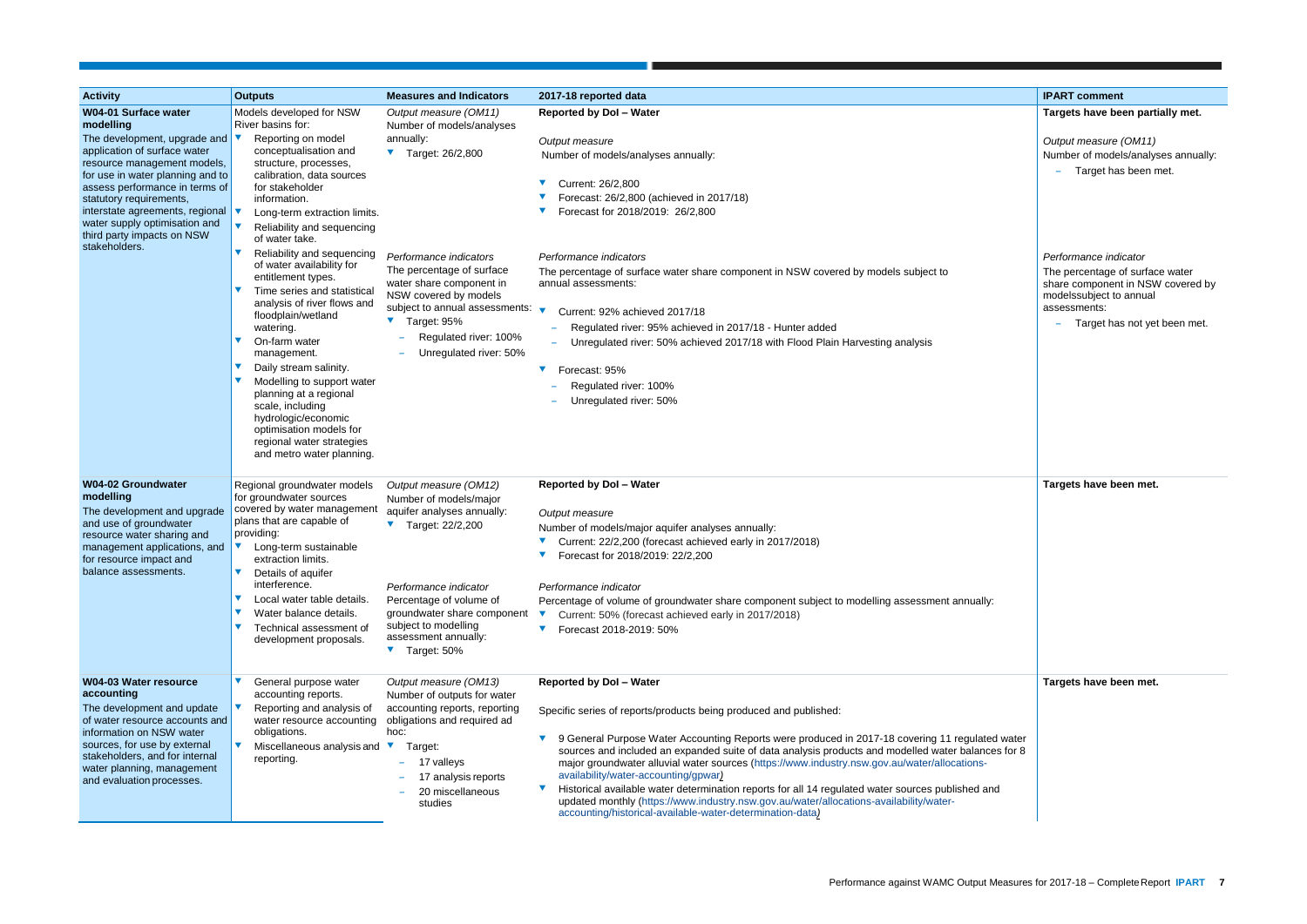|                    | <b>IPART comment</b>   |
|--------------------|------------------------|
|                    |                        |
|                    |                        |
| s now on<br>unting |                        |
| ivered:<br>18      |                        |
|                    |                        |
|                    |                        |
| orts is            |                        |
|                    |                        |
|                    |                        |
|                    |                        |
|                    |                        |
|                    |                        |
|                    | Targets have been met. |
|                    |                        |
|                    |                        |
| cence              |                        |
| ited               |                        |
| ted by             |                        |
| out error.         |                        |
| alleys to          |                        |
| g plans.           |                        |
|                    |                        |
| ly with            |                        |
|                    |                        |
| . in               |                        |
| AR within          |                        |
|                    |                        |
|                    |                        |
|                    | Targets have been met. |
|                    |                        |
| and                |                        |
|                    |                        |
|                    |                        |
|                    |                        |

| <b>Activity</b>                                                                                                                                                                                                                                                                                                                                                                                    | <b>Outputs</b>                                                                                                                                                                                            | <b>Measures and Indicators</b>                                                                                                                                                                                                                                                                                                                                                                                                                                                                                                                             | 2017-18 reported data                                                                                                                                                                                                                                                                                                                                                                                                                                                                                                                                                                                                                                                                                                                                                                                                                                                                                                                                                                                                                                                                                                                                                                                                                                                                                                                                                                                                                                                               | <b>IPART</b> comment   |
|----------------------------------------------------------------------------------------------------------------------------------------------------------------------------------------------------------------------------------------------------------------------------------------------------------------------------------------------------------------------------------------------------|-----------------------------------------------------------------------------------------------------------------------------------------------------------------------------------------------------------|------------------------------------------------------------------------------------------------------------------------------------------------------------------------------------------------------------------------------------------------------------------------------------------------------------------------------------------------------------------------------------------------------------------------------------------------------------------------------------------------------------------------------------------------------------|-------------------------------------------------------------------------------------------------------------------------------------------------------------------------------------------------------------------------------------------------------------------------------------------------------------------------------------------------------------------------------------------------------------------------------------------------------------------------------------------------------------------------------------------------------------------------------------------------------------------------------------------------------------------------------------------------------------------------------------------------------------------------------------------------------------------------------------------------------------------------------------------------------------------------------------------------------------------------------------------------------------------------------------------------------------------------------------------------------------------------------------------------------------------------------------------------------------------------------------------------------------------------------------------------------------------------------------------------------------------------------------------------------------------------------------------------------------------------------------|------------------------|
|                                                                                                                                                                                                                                                                                                                                                                                                    |                                                                                                                                                                                                           | Performance indicators<br>Percentage of entitlement by<br>water typecovered by the<br>water accounting reports:<br>Target:<br>Regulated river: 100%<br>Unregulated river: 60%<br>Groundwater: 95%                                                                                                                                                                                                                                                                                                                                                          | Environmental water register expanded and continually maintained<br>(https://ewp.water.dpi.nsw.gov.au/ewr/main/ewrHome).<br>The requirements of this function have changed since the original submission with more emphasis now on<br>the analysis and provision of water accounting data through analysis reports, detailed water accounting<br>reports/information products, reporting obligations at both state and federal level. In summary, delivered:<br>Approximately 50 miscellaneous analysis reports were completed under this activity in 2017-18<br>35 water accounting reports input for state and federal compliance reporting obligations.<br>Performance indicators<br>Percentage of entitlement by water type for which detailed water accounting information /reports is<br>provided<br>Regulated river: 100%<br>Unregulated river: 100%<br>Groundwater: 100%                                                                                                                                                                                                                                                                                                                                                                                                                                                                                                                                                                                                    |                        |
| <b>W05-01 Systems operation</b><br>and water availability<br>management<br>The preparation and<br>implementation of the<br>procedures and systems<br>required to deliver the<br>provisions of water<br>management plans; and<br>operational oversight to ensure<br>plan compliance, the available<br>water determinations and the<br>assessment of compliance with<br>long term extraction limits. | Implementation<br>procedures and systems.<br>Water availability<br>determinations.<br>WaterNSW operations<br>compliance monitoring and<br>annual reporting.<br>Audit of Water Sharing<br>Plan operations. | Output measure (OM14)<br>Annual compliance review on<br>WaterNSW work approval<br>conditions.<br>Available Water<br>Determinations (AWD) issued:<br>V.<br>Target:<br>Regulated river: at least<br>monthly AWD forall<br>licence categories for all<br>watersources<br>Unregulated river and<br>groundwater: annual<br>AWD for each water<br>source<br>Performance indicator<br>Annual compliance review on<br>WaterNSW submitted within 3<br>months of receiving input data<br>from Dol Water.<br>Timeliness of AWDs:<br>$\blacktriangledown$ Target: 100% | <b>Reported by Dol - Water</b><br>Output measure<br>Annual compliance review on WaterNSW work approval conditions:<br>Dol Water issued water allocations to all regulated river, groundwater and unregulated river licence<br>categories on 1 July 2017.<br>Dol Water provided a spreadsheet to WaterNSW of allocation determinations to allow automated<br>$\blacktriangledown$<br>upload of 1 July allocations to its accounts system.<br>Where a full allocation was not possible, conditions were monitored and allocations incremented by<br>$\blacktriangledown$<br>Dol Water as soon as water became available during the year.<br>Over 1,400 allocations were determined in 2017-18, (most on 1 July), all within time and without error.<br>$\blacktriangledown$<br>In addition, water availability outlooks were provided in the NSW Murray and Murrumbidgee valleys to<br>assist water users to plan their seasons.<br>All water allocations were determined in accordance with the rules in respective water sharing plans.<br>Performance indicator<br>14 Annual compliance reports were submitted by Water NSW in September 2018 and are currently with<br>Dol Water Allocations Team for review.<br>Please note that the performance indicator could be revised to describe the involvement of NRAR in<br>2018/19. It would be more accurate to read "Annual compliance review sent to Water NSW by NRAR within<br>3 months of receiving the review from Dol Water". | <b>Targets have be</b> |
| W05-02 Blue-green algae<br>management.<br>The provision of an algal risk<br>management system; including<br>oversight, coordination and<br>training, the issue of algal<br>alerts and the development of<br>algal risk management plans.                                                                                                                                                           | Algal risk management<br>framework for fresh and<br>marine waters managed<br>appropriately.                                                                                                               | Output measure (OM15)<br>Algal risk management plans<br>for each regionare<br>implemented:<br>Target: All risk<br>$\blacktriangledown$<br>management plans<br>reviewed and updated as<br>required                                                                                                                                                                                                                                                                                                                                                          | <b>Reported by WaterNSW</b><br>Output measure<br>Review and rebadging of all regional plans were started with a view to stakeholder endorsement and<br>finalisation before the next algae season.                                                                                                                                                                                                                                                                                                                                                                                                                                                                                                                                                                                                                                                                                                                                                                                                                                                                                                                                                                                                                                                                                                                                                                                                                                                                                   | <b>Targets have be</b> |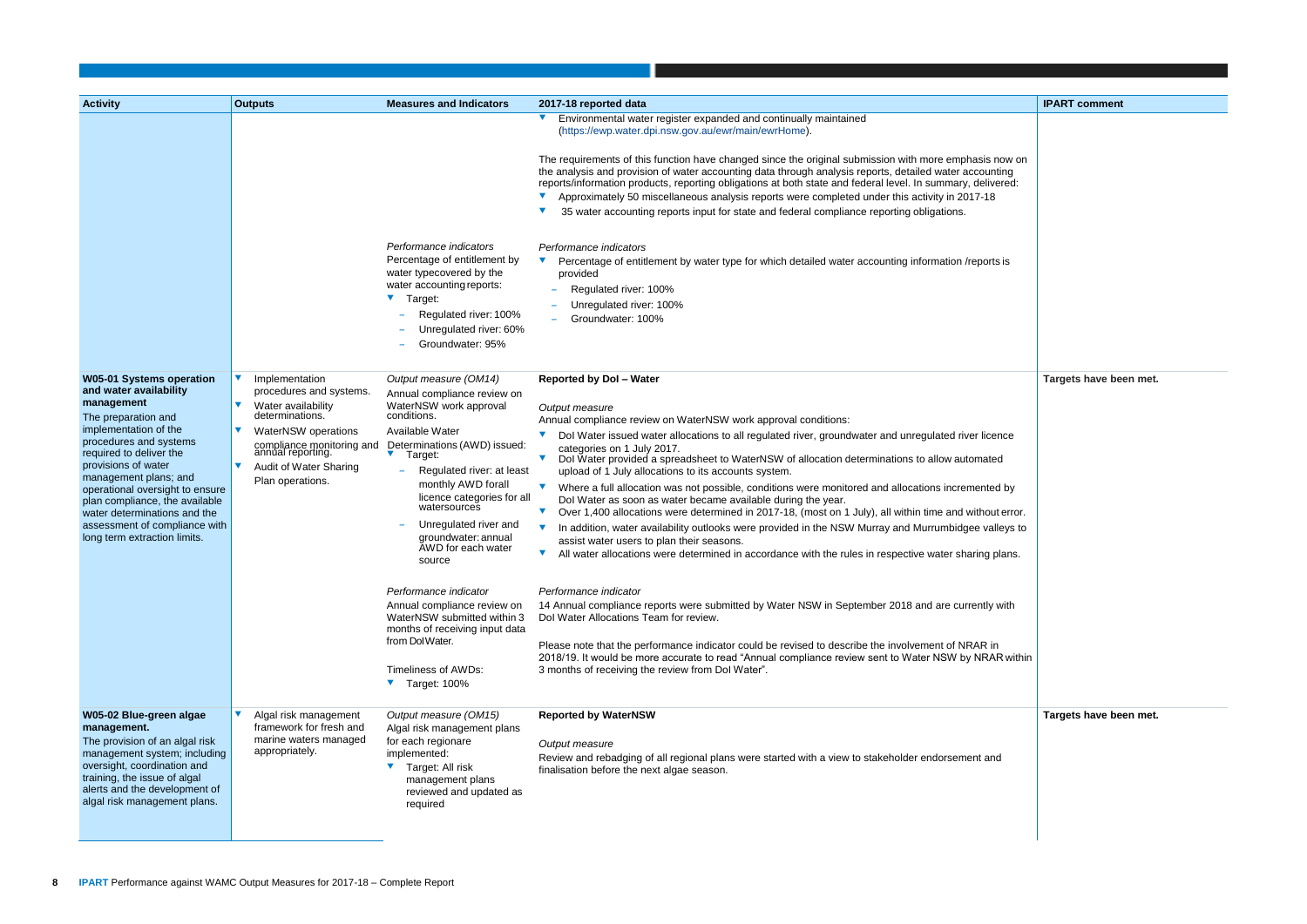|                                              | <b>IPART comment</b>                                                                                                                                                               |
|----------------------------------------------|------------------------------------------------------------------------------------------------------------------------------------------------------------------------------------|
|                                              |                                                                                                                                                                                    |
|                                              | Targets have been met.                                                                                                                                                             |
| wever the<br>ring<br>) is<br>River<br>.liant |                                                                                                                                                                                    |
|                                              |                                                                                                                                                                                    |
|                                              |                                                                                                                                                                                    |
|                                              | Targets have been partially met.                                                                                                                                                   |
| al Coast<br>ng the<br>areas will             | Output measure (OM17)<br>Number of valleys being assessed<br>under the performance and<br>assessment strategy:<br>Target has not yet been met.<br>Number of plan audits completed: |
| ater                                         | Target has not yet been met.                                                                                                                                                       |
|                                              | Number of plan evaluations<br>completed:<br>Target has not yet been met.                                                                                                           |
| tion.                                        |                                                                                                                                                                                    |
|                                              |                                                                                                                                                                                    |

| <b>Activity</b>                                                                                                                                                                                                                                                   | <b>Outputs</b>                                                                                                                                                                                                                                                                                                                                                                                                                                 | <b>Measures and Indicators</b>                                                                                                                                                                                                                                                                                                                                                                                                                                                                                                          | 2017-18 reported data                                                                                                                                                                                                                                                                                                                                                                                                                                                                                                                                                                                                                                                                                                                                                                                                                                                                                                                                                                                    | <b>IPART</b> comment                                                                                                                                                                                   |
|-------------------------------------------------------------------------------------------------------------------------------------------------------------------------------------------------------------------------------------------------------------------|------------------------------------------------------------------------------------------------------------------------------------------------------------------------------------------------------------------------------------------------------------------------------------------------------------------------------------------------------------------------------------------------------------------------------------------------|-----------------------------------------------------------------------------------------------------------------------------------------------------------------------------------------------------------------------------------------------------------------------------------------------------------------------------------------------------------------------------------------------------------------------------------------------------------------------------------------------------------------------------------------|----------------------------------------------------------------------------------------------------------------------------------------------------------------------------------------------------------------------------------------------------------------------------------------------------------------------------------------------------------------------------------------------------------------------------------------------------------------------------------------------------------------------------------------------------------------------------------------------------------------------------------------------------------------------------------------------------------------------------------------------------------------------------------------------------------------------------------------------------------------------------------------------------------------------------------------------------------------------------------------------------------|--------------------------------------------------------------------------------------------------------------------------------------------------------------------------------------------------------|
|                                                                                                                                                                                                                                                                   | Issue of algal alerts as<br>required, provision of<br>regular updates to<br>stakeholders and<br>maintenance of the algal<br>website and information<br>line.                                                                                                                                                                                                                                                                                   | Performance indicator<br>Percentage of reports meeting<br>weeklytimeframe to regional<br>algal coordinating committees<br>and state algal coordinator of<br>alert levels based on algal<br>data:<br>Target: 100%<br>Actions implemented in<br>accordance with algal risk<br>management plan and<br>guidelines:<br>▼ Target: 100%                                                                                                                                                                                                        | Performance indicator<br>Red alert levels were identified, and media release issued - 100% conformance<br>All reports were issued to stakeholders in a timely manner - 100% conformance                                                                                                                                                                                                                                                                                                                                                                                                                                                                                                                                                                                                                                                                                                                                                                                                                  |                                                                                                                                                                                                        |
| <b>W05-03 Environmental water</b><br>management<br>The development and<br>collaborative governance of<br>environmental flow strategies<br>and assessments; and the use<br>of environmental water to<br>achieve environmental<br>outcomes.                         | Collaborative management<br>of planned environmental<br>water in regulated and<br>unregulated rivers.<br>Collaborative management ▼<br>of adaptive and held<br>environmental water in<br>regulated rivers.<br>Measurement of the<br>outcomes of environmental<br>water delivery (in selected<br>valley(s).<br>Snowy River and Murray<br>River increased flows.<br><b>Cold Water Pollution</b><br>(CWP) management and<br>science development.  | Output measure (OM16)<br>Delivery of Snowy and<br>Snowy Mountain River<br>increased flows.<br>Conditions on major dam<br>work approvals to<br>implement environmental<br>watering plans and to<br>mitigate cold water<br>pollution impacts on<br>receiving waters.<br>Monitor and evaluate water<br>$\blacktriangledown$<br>resource plans to<br>determine environmental<br>outcomes.<br>Performance indicator<br>Percentage of occasions<br>that Snowy and Snowy<br>Mountain River daily flow<br>target achieved: 98% of<br>occasions. | <b>Reported by Dol - Water</b><br>Output measures<br>Snowy and Snowy Mountain River increased flows were released<br>Conditions are on works approvals to mitigate the impacts of Cold Water Pollution (CWP), however the<br>implementation of any required major Capital works is subject to funding availability. A monitoring<br>program to assess the effectiveness of the floating curtain at Burrendong (in addressing CWP) is<br>ongoing.<br>Monitoring commenced in most inland river valleys (see W05-04)<br>Performance indicator<br>In 2017/18, the flows achieved a 98.5% compliance rate against the daily flows for the Snowy River<br>$\blacktriangledown$<br>Increased Flows (only 5 days non-compliant out of 365).<br>$\blacktriangledown$<br>Monthly target volumes were 98.4% compliant and the annual target volume was 99.4% compliant.                                                                                                                                            | <b>Targets have be</b>                                                                                                                                                                                 |
| W05-04 Water plan<br>performance assessment<br>and evaluation.<br>The assessment, audit and<br>evaluation of the water<br>management plans'<br>appropriateness, efficiency and<br>effectiveness in achieving<br>economic, social and<br>environmental objectives. | Performance and<br>assessment strategy<br>document.<br>Identification of key<br>knowledge gaps related to<br>assessment of plan<br>management rules,<br>followed by an integrated<br>research program to<br>resolve the knowledge<br>gap.<br>$\blacktriangledown$<br>Publication of ecosystem<br>response conceptual<br>models and preliminary<br>reports that describe<br>ecology/flow management<br>outcomes and provide<br>adequate advice. | Output measure (OM17)<br>Number of valleys being<br>assessed under the<br>performance and assessment<br>strategy:<br>$\blacktriangledown$ Target: 24<br>Number of plan audits<br>completed (5 yearly):<br>$\blacktriangledown$ Target: 32<br>Number of plan evaluations<br>completed:<br>▼ Target: 17                                                                                                                                                                                                                                   | <b>Reported by Dol - Water</b><br>Output measure<br>Number of valleys being assessed under the performance and assessment strategy.<br>▼ 16 valleys are currently being assessed. This includes all Basin valleys, the Hunter and Central Coast<br>valleys on the coast, and the six major inland alluvial areas.<br>A draft MER plan was completed for the Gwydir Valley, and a Groundwater MER plan (covering the<br>major six inland alluvial aquifers) has been completed. MER plans for all inland surface water areas will<br>be published in 18/19 and 19/20.<br>A draft set of indicators for social and economic metrics for inland surface water and groundwater<br>$\blacktriangledown$<br>plans has been developed.<br>Current: 16; Forecast: 24.<br>Number of Section 44 plan audits (conduct at year 5 of a WSP)<br>In 2017/18 activities were:<br>review and update existing s44 reports which have not been approved to be ready for publication.<br>reformation of the S44 audit panel. | <b>Targets have be</b><br>Output measure<br>Number of valleys<br>under the perforn<br>assessment strat<br>Target has<br>Number of plan a<br>Target has<br>Number of plan e<br>completed:<br>Target has |

TH.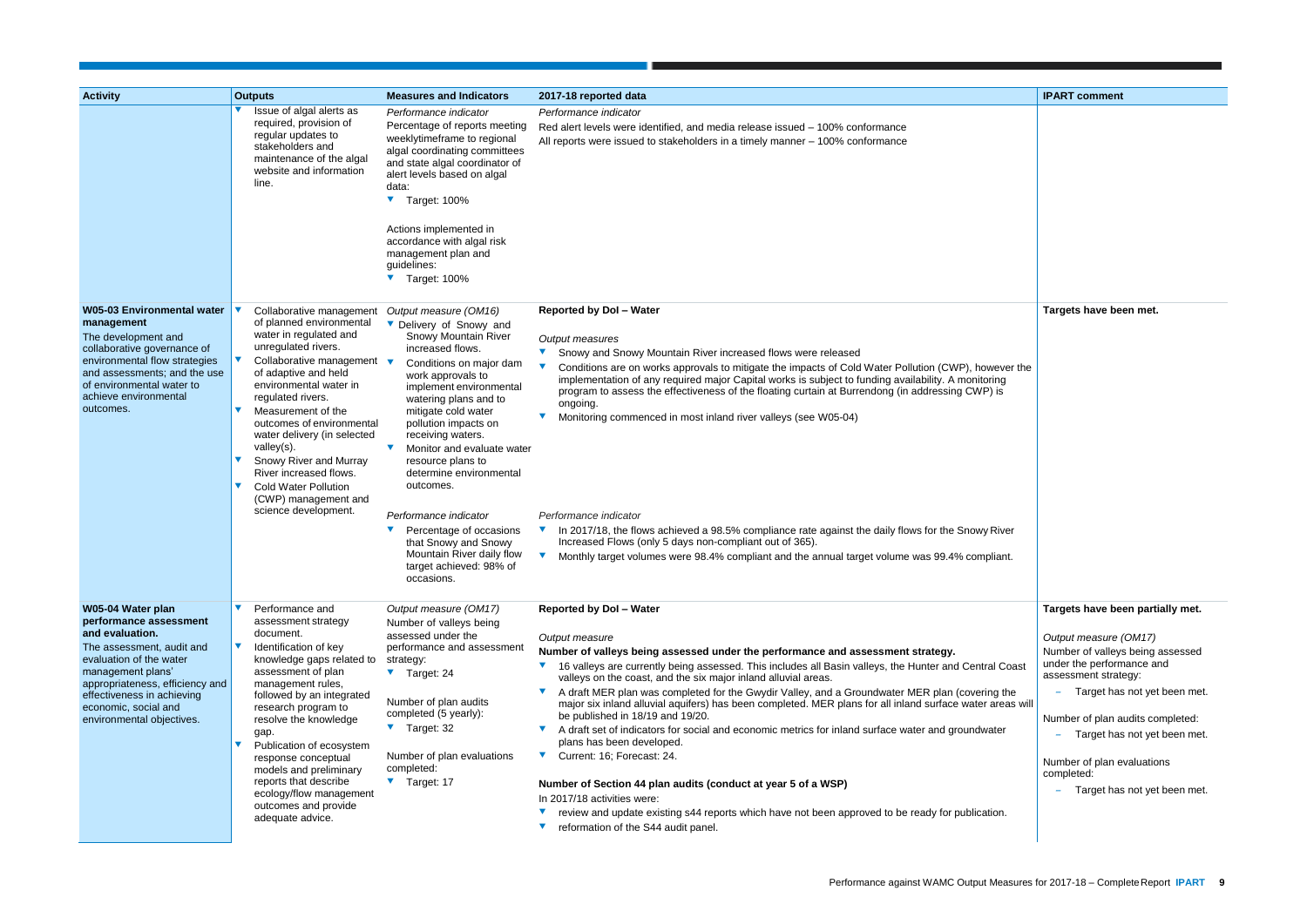|                             | <b>IPART comment</b>                                                |
|-----------------------------|---------------------------------------------------------------------|
|                             | Performance indicators                                              |
| s on                        | Percentage of plans incorporated into<br>ecological performance and |
| dit Panel.                  | assessment programs:                                                |
|                             | Target has been met.                                                |
|                             | Percentage of plans audited within<br>statutory requirement:        |
| sion in                     | Target has not yet been met.                                        |
|                             | Percentage plans evaluated that have<br>come to term:               |
| be a                        | Target has not yet been met.                                        |
| major<br>uring<br>which are |                                                                     |
| ۱e                          |                                                                     |
| ter areas<br>ng             |                                                                     |
| W-                          |                                                                     |
| asts are<br>irements        |                                                                     |
|                             |                                                                     |
|                             |                                                                     |
|                             |                                                                     |
|                             |                                                                     |
|                             |                                                                     |
| ith the                     |                                                                     |
| nsfer of                    |                                                                     |

| <b>Activity</b> | <b>Outputs</b>                                                             | <b>Measures and Indicators</b>                                                                | 2017-18 reported data                                                                                                                                                                                                                                                                                                                                                                  | <b>IPART</b> comment |
|-----------------|----------------------------------------------------------------------------|-----------------------------------------------------------------------------------------------|----------------------------------------------------------------------------------------------------------------------------------------------------------------------------------------------------------------------------------------------------------------------------------------------------------------------------------------------------------------------------------------|----------------------|
|                 | Assessment of water plan                                                   | Performance indicators                                                                        | Most work on this activity is planned for 2018/19.                                                                                                                                                                                                                                                                                                                                     | Performance indi     |
|                 | amendment provisions.                                                      | Percentage of plans                                                                           | In July 2018 the Minister appointed a new Audit Panel responsible for delivering 25 S44 audits on                                                                                                                                                                                                                                                                                      | Percentage of pla    |
|                 | Outputs – evaluation                                                       | incorporated into ecological                                                                  | water sharing plans overdue since 2015.                                                                                                                                                                                                                                                                                                                                                | ecological perforr   |
|                 | Assessment of level of                                                     | performance and assessment<br>programs:                                                       | Formal audits will be executed by accredited third party auditors under the direction of the Audit Panel.                                                                                                                                                                                                                                                                              | assessment prog      |
|                 | plan achievement of:                                                       | ▼ Target: 100%                                                                                | NRAR, Dol Water and Water NSW will participate in audits.                                                                                                                                                                                                                                                                                                                              | Target has           |
|                 | Economic objectives                                                        |                                                                                               | Audits will commence 1 Feb 2019 and conclude 1 June 2019.                                                                                                                                                                                                                                                                                                                              | Percentage of pla    |
|                 | Environmental<br>objectives                                                | Percentage of plans audited                                                                   | An audit schedule is available and can be provided.<br>$\blacktriangledown$                                                                                                                                                                                                                                                                                                            | statutory requiren   |
|                 | Social/cultural                                                            | within statutory requirement:                                                                 | Current: 25.<br>Forecast: TBC - responsibility for audits will be transferred to the Natural Resources Commission in                                                                                                                                                                                                                                                                   | Target has           |
|                 | objectives                                                                 | $\blacktriangledown$ Target: 100%                                                             | 2018/19.                                                                                                                                                                                                                                                                                                                                                                               |                      |
|                 | Audit and assessment of<br>the level of implementation                     |                                                                                               |                                                                                                                                                                                                                                                                                                                                                                                        | Percentage plans     |
|                 | of provisions in plans.                                                    | Percentage plans evaluated<br>Number of plan evaluations completed<br>that have come to term: |                                                                                                                                                                                                                                                                                                                                                                                        | come to term:        |
|                 | Each WSP audited every 5 $\blacktriangledown$<br>years to determine if its | Target: 100%                                                                                  | A major focus of 2017/18 has been preparing Water Resource Plans for the Basin. There will be a<br>shift back to the coast in 19/20.                                                                                                                                                                                                                                                   | Target has           |
|                 | provisions are being<br>actioned.<br>Completion of evaluation              |                                                                                               | Draft evaluations have been completed for the six major inland alluvial aquifers and the seven major<br>inland regulated rivers. Publication was delayed to allow stakeholder feedback to be sought during<br>WRP development. This feedback is being considered in the finalisation of these documents which are<br>expected to become available on the DoI website during 2018/2019. |                      |
|                 | reports for the WSPs as<br>they expire.                                    |                                                                                               | Guidelines for conducting WSP evaluations have been developed and are expected to become<br>available on the Dol website during 2018/2019.                                                                                                                                                                                                                                             |                      |
|                 |                                                                            |                                                                                               | Status and issues reports have been published for Basin surface water valleys and groundwater areas<br>seeking stakeholder input on issues for each valley and WSP. Stakeholder responses are being<br>considered as part of the development of replacement WSPs.                                                                                                                      |                      |
|                 |                                                                            |                                                                                               | A scoping review of transparency and translucency rules was completed and is at:<br>https://www.industry.nsw.gov.au/_data/assets/pdf_file/0004/169249/Translucency-rules-in-NSW-<br>inland-rivers.pdf                                                                                                                                                                                  |                      |
|                 |                                                                            |                                                                                               | The Great Artesian Basin WSP has had a review re its implementation status.                                                                                                                                                                                                                                                                                                            |                      |
|                 |                                                                            |                                                                                               | Please note: original forecasts have been altered to reflect improved reporting information. Forecasts are<br>correct at time of writing but may change after review to align NSW and Basin Plan reporting requirements<br>and following amendments to the Water Management Act 2000.                                                                                                  |                      |
|                 |                                                                            |                                                                                               | Performance indicators                                                                                                                                                                                                                                                                                                                                                                 |                      |
|                 |                                                                            |                                                                                               | Percentage of plans incorporated into ecological performance and assessment programs                                                                                                                                                                                                                                                                                                   |                      |
|                 |                                                                            |                                                                                               | Current for 2017/18: 52%(based on target of 24).<br>Forecast for period 2016/17 - 2019/20: 100% (based on target of 24).                                                                                                                                                                                                                                                               |                      |
|                 |                                                                            |                                                                                               | Percentage of plans audited within statutory requirement:<br>Current for 2017/18: 0%                                                                                                                                                                                                                                                                                                   |                      |
|                 |                                                                            |                                                                                               | Forecast for period 2016/17-2019/20: 100%.                                                                                                                                                                                                                                                                                                                                             |                      |
|                 |                                                                            |                                                                                               | Percentage plans evaluated that have come to term:<br>Current for 2017/18: 0%                                                                                                                                                                                                                                                                                                          |                      |
|                 |                                                                            |                                                                                               | Forecast for period 2016/17 - 2019/20: 100%*.                                                                                                                                                                                                                                                                                                                                          |                      |
|                 |                                                                            |                                                                                               | *Note the forecast may be impacted by the timing of changes to water sharing plans associated with the<br>implementation of the Basin Plan, the availability of information from section 44 Audits and the transfer of<br>evaluation responsibilities to the Natural Resources Commission.                                                                                             |                      |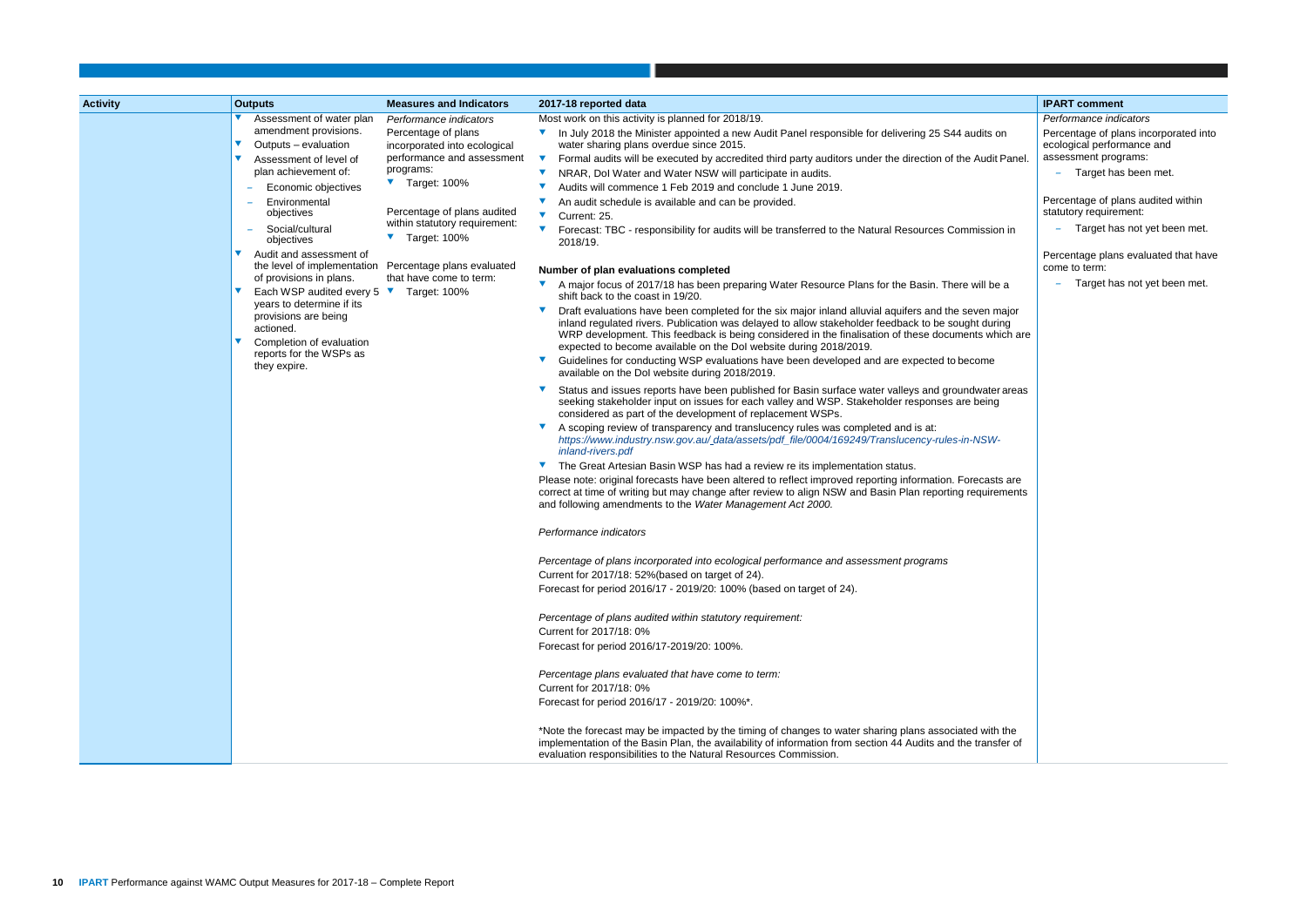| <b>Activity</b>                                                                                                                                                                                                                                                                                                                                                           | <b>Outputs</b>                                                                                                                                                                                                                                                                                                                                                                                                             | <b>Measures and Indicators</b>                                                                                                                                                                                                                                                                                                                                                                                                                                                          | 2017-18 reported data                                                                                                                                                                                                                                                                                                                                                                                                                                                                                                                                                                                                                                                                                                                                                                                                                                                                                                                                                                                                                                              | <b>IPART</b> comment                                                                                                                                                                                                                                                                                                                                                                                                |
|---------------------------------------------------------------------------------------------------------------------------------------------------------------------------------------------------------------------------------------------------------------------------------------------------------------------------------------------------------------------------|----------------------------------------------------------------------------------------------------------------------------------------------------------------------------------------------------------------------------------------------------------------------------------------------------------------------------------------------------------------------------------------------------------------------------|-----------------------------------------------------------------------------------------------------------------------------------------------------------------------------------------------------------------------------------------------------------------------------------------------------------------------------------------------------------------------------------------------------------------------------------------------------------------------------------------|--------------------------------------------------------------------------------------------------------------------------------------------------------------------------------------------------------------------------------------------------------------------------------------------------------------------------------------------------------------------------------------------------------------------------------------------------------------------------------------------------------------------------------------------------------------------------------------------------------------------------------------------------------------------------------------------------------------------------------------------------------------------------------------------------------------------------------------------------------------------------------------------------------------------------------------------------------------------------------------------------------------------------------------------------------------------|---------------------------------------------------------------------------------------------------------------------------------------------------------------------------------------------------------------------------------------------------------------------------------------------------------------------------------------------------------------------------------------------------------------------|
| W06-01 Water plan<br>development (coastal)<br>The development, review,<br>amendment, and extension or<br>replacement of water<br>management plans, and the<br>consultation activities<br>associated with developing<br>these plans for the coastal<br>water sources.                                                                                                      | WSPs completed for all<br>non-MDB water sources.<br>Implementation of the<br>WSP ecosystem<br>performance and<br>assessment strategy.<br>Review and remake or<br>extension of each WSP as<br>it expires.                                                                                                                                                                                                                   | Output measure (OM18)<br>$\blacktriangledown$<br>5 WSPs will be reviewed<br>and replaced/extended.<br>7 WSPs will be reviewed.<br>1 WSP will be reviewed<br>and merged into an<br>existing WSP.                                                                                                                                                                                                                                                                                         | <b>Reported by Dol - Water</b><br>Output measure<br>▼ 1 WSP approved by minister, concurrence received from Minister for the Environment in June 2018<br>(Hastings).<br>▼ 1 WSP review complete (Bellinger).<br>1 WSP extended - Bellinger Plan extended for up to two years to allow for merger with Coffs coast, in<br>accordance with recommendations of review.<br>Preparation of plan replacement for 2 plans commenced (Paterson, Bellinger).<br>Preparations underway to merge two sets of WSP (Bellinger/Coffs Coast, Paterson/ Hunter regulated).<br>Review of a number of plans in relation to amendment provisions underway.<br>Paterson Plan review underway - for remake by June 2019.                                                                                                                                                                                                                                                                                                                                                                | <b>Targets have be</b>                                                                                                                                                                                                                                                                                                                                                                                              |
|                                                                                                                                                                                                                                                                                                                                                                           |                                                                                                                                                                                                                                                                                                                                                                                                                            | Performance indicator<br>Cumulative percentage of<br>forecast WSPs reviewed,<br>replaced/extended or merged:<br>Target: 100%                                                                                                                                                                                                                                                                                                                                                            | Performance indicator<br>Forecast by 2020: 100%                                                                                                                                                                                                                                                                                                                                                                                                                                                                                                                                                                                                                                                                                                                                                                                                                                                                                                                                                                                                                    |                                                                                                                                                                                                                                                                                                                                                                                                                     |
| W06-02 Water plan<br>development (inland)<br>The development, review,<br>amendment, and extension or<br>replacement of water<br>management plans; the<br>development of additional<br>planning instruments to comply<br>with the Commonwealth Water<br>Act; and the consultation<br>activities associated with<br>developing these plans for the<br>inland water sources. | V<br><b>Water Resource Plans</b><br>development for MDB<br>water sources.<br>Implementation of the<br><b>WSP Ecosystem</b><br>Performance and<br>Assessment Strategy.<br>Each WSP audited every 5<br>years to determine its<br>provisions are being<br>actioned.<br>Completion of evaluation<br>reports for the WSPs as<br>they expire.<br>Remake or extension of<br>each WSP as it expires.<br>V<br>WRP assessment tasks. | Output measure (OM19)<br>8 WSPs will be reviewed<br>$\blacktriangledown$<br>and replaced/extended.<br>2 WSPs will be reviewed.<br>$\blacktriangledown$<br>3 WSPs will be reviewed<br>and merged into an<br>existing WSP.<br>22 WRPs will be<br>completed.<br>Performance indicators<br>Cumulative percentage of<br>forecast WSPs reviewed,<br>replaced/extended or merged:<br>$\blacktriangledown$ Target: 100%<br>Cumulative percentage of<br>forecast WRPs completed:<br>Target: 100% | <b>Reported by Dol - Water</b><br>Output measure<br>$\blacktriangledown$<br>8 WSPs have been reviewed and replaced/extended.<br>$\blacktriangledown$<br>2 WSPs have been reviewed.<br>8 WSPs have been reviewed and merged into an existing WSP. No additional WSP's have been<br>reviewed and merged into an existing WSP in 2016-17.<br>0 WRP's are completed. However, two draft WRP's have been completed and are on public exhibition<br>with three WSP's. A further six draft WRP's are due to be released for public exhibition before the end<br>of 2018. This includes 11 WSP's.<br>As a result of the Basin Plan amendments in June the number of WRPs to be delivered has been<br>adjusted to 20. The coverage has stayed the same.<br>Performance indicators<br>Cumulative percentage of forecast WSPs reviewed, replaced/extended or merged: 138%.<br>Cumulative percentage of forecast WRPs completed: No WRPs are complete to date. Two of 20 WRPs are<br>in the final draft stage with a further 6 due for public consultation by the end of 2018. | <b>Targets have be</b><br>Output measure<br>8 WSPs will I<br>replaced/exte<br>Target has<br>$\blacktriangledown$<br>2 WSPs will I<br>Target has<br>3 WSPs will b<br>$\blacktriangledown$<br>merged into a<br>Target has<br>22 WRPs wil<br>$\blacktriangledown$<br>Target has<br>Performance indi<br>Cumulative perce<br>WSPs reviewed,<br>merged:<br>Target has<br>Cumulative perce<br>WRPs completed<br>Target has |

|            | <b>IPART comment</b>                                                     |
|------------|--------------------------------------------------------------------------|
|            | Targets have been met.                                                   |
|            |                                                                          |
| e 2018     |                                                                          |
|            |                                                                          |
|            |                                                                          |
| coast, in  |                                                                          |
|            |                                                                          |
| gulated).  |                                                                          |
|            |                                                                          |
|            |                                                                          |
|            |                                                                          |
|            |                                                                          |
|            |                                                                          |
|            |                                                                          |
|            |                                                                          |
|            |                                                                          |
|            | Targets have been partially met.                                         |
|            |                                                                          |
|            | Output measure (OM19)<br>8 WSPs will be reviewed and                     |
|            | replaced/extended.                                                       |
| een        | Target has been met.                                                     |
|            | 2 WSPs will be reviewed.                                                 |
| exhibition | Target has been met.                                                     |
| the end    | 3 WSPs will be reviewed and<br>merged into an existing WSP.              |
| een        | Target has been met.                                                     |
|            | 22 WRPs will be completed.                                               |
|            | Target has not yet been met.                                             |
|            |                                                                          |
|            | Performance indicators                                                   |
| //RPs are  | Cumulative percentage of forecast<br>WSPs reviewed, replaced/extended or |
|            | merged:                                                                  |
|            | Target has been met.                                                     |
|            | Cumulative percentage of forecast<br>WRPs completed:                     |
|            | Target has been met.                                                     |
|            |                                                                          |
|            |                                                                          |
|            |                                                                          |
|            |                                                                          |
|            |                                                                          |
|            |                                                                          |
|            |                                                                          |
|            |                                                                          |
|            |                                                                          |
|            |                                                                          |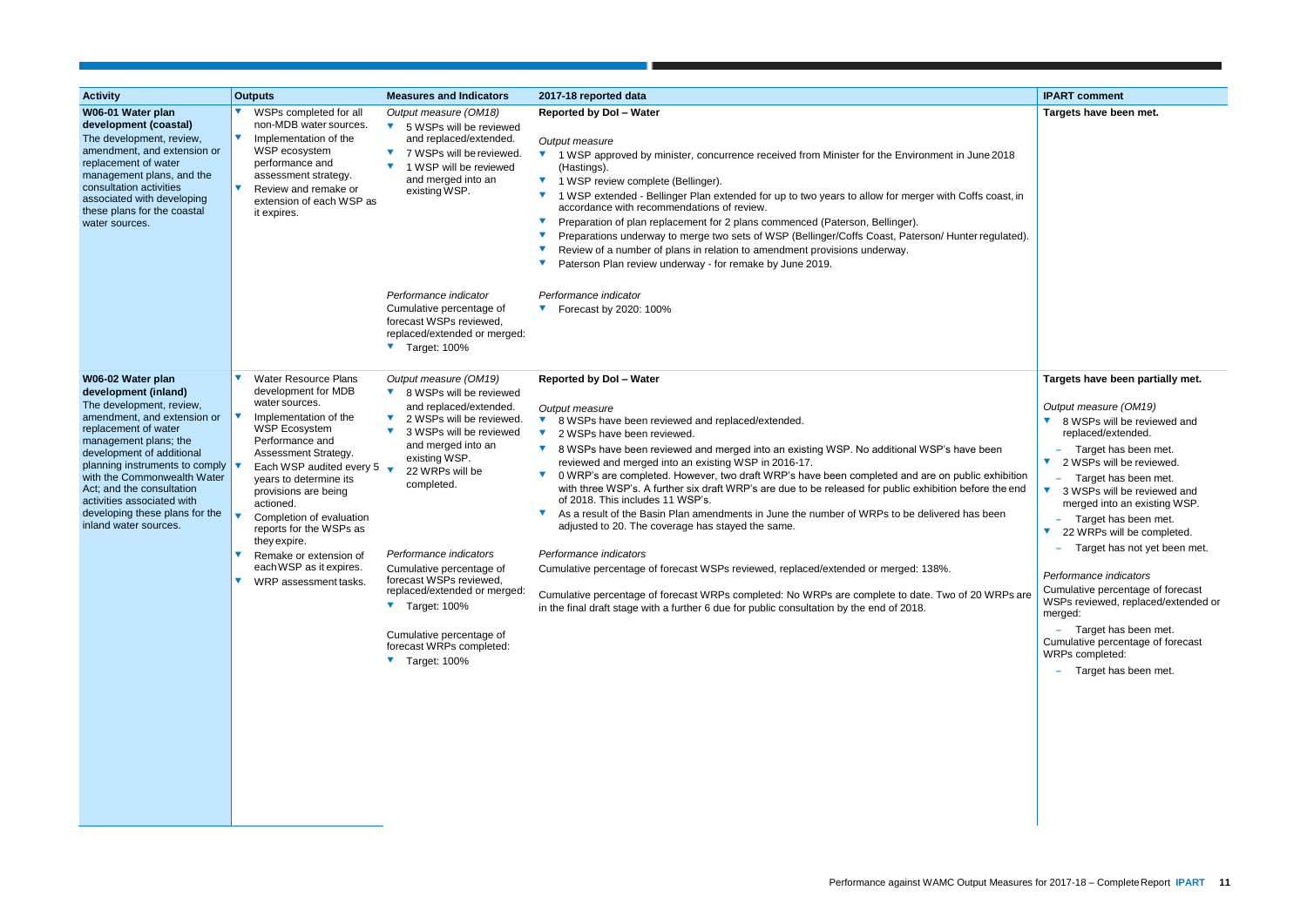|                                                                                                                                                                                                                 | <b>Outputs</b>                                                                           | <b>Measures and Indicators</b>                                                                                                                                                            | 2017-18 reported data                                                                                                                                                                                                                                                                                                                                                                                                                                                                                                                                                                                                                                                                                                                                                                                          |        |                                |                  |                                  |       |                                                                                                                                                                 |  |  |  |
|-----------------------------------------------------------------------------------------------------------------------------------------------------------------------------------------------------------------|------------------------------------------------------------------------------------------|-------------------------------------------------------------------------------------------------------------------------------------------------------------------------------------------|----------------------------------------------------------------------------------------------------------------------------------------------------------------------------------------------------------------------------------------------------------------------------------------------------------------------------------------------------------------------------------------------------------------------------------------------------------------------------------------------------------------------------------------------------------------------------------------------------------------------------------------------------------------------------------------------------------------------------------------------------------------------------------------------------------------|--------|--------------------------------|------------------|----------------------------------|-------|-----------------------------------------------------------------------------------------------------------------------------------------------------------------|--|--|--|
| <b>Activity</b><br>W06-03 Floodplain<br>management plan<br>development<br>The development, review,<br>amendment and extension or<br>replacement of Floodplain<br>Management Plans in<br>collaboration with OEH. | Floodplain Management<br>Plan (FMP) development.<br>Remake of each FPH as it<br>expires. | Output measure (OM20)<br>Number of FMP completed or<br>remade:<br>5 new FMPs will be<br>$\blacktriangledown$<br>developed<br>Progress in implementing<br>floodplain harvesting licensing. | <b>Reported by Dol - Water</b><br>Output measure<br>The number of FMPs has increased to 6, higher than the forecast number of 5 in the output measure. Two<br>of the six plans have been completed. The status of the remaining plans is reflected in the below table.<br>Regulated - Gwydir 1 plan (Gwydir Valley FMP commenced 10 August 2016). Unregulated - Far West 1<br>plan (Barwon-Darling Valley FMP commenced 29 June 2017).<br>Over the period 1 July 2017 to 30 June 2018 Dol Water did not commence any new floodplain<br>management plans under the Water Management Act 2000 (NSW).<br>No licences have been issued for floodplain harvesting. Percentage of licensing completed for floodplain<br>harvesting: 50%.<br>Floodplain Management Plans - progress update (percentage (%) completed) |        |                                |                  |                                  |       | <b>IPART</b> comment<br><b>Targets have be</b><br>Output measure<br>Number of FMP o<br>Target has<br>÷,<br>Progress in imple<br>harvesting licens<br>Target has |  |  |  |
|                                                                                                                                                                                                                 |                                                                                          |                                                                                                                                                                                           | <b>Actions</b>                                                                                                                                                                                                                                                                                                                                                                                                                                                                                                                                                                                                                                                                                                                                                                                                 | Gwydir | <b>Border</b><br><b>Rivers</b> | <b>Macquarie</b> | <b>Barwon-</b><br><b>Darling</b> | Namoi |                                                                                                                                                                 |  |  |  |
|                                                                                                                                                                                                                 |                                                                                          |                                                                                                                                                                                           | . ROI's invited and assessment of<br>eligibility completed                                                                                                                                                                                                                                                                                                                                                                                                                                                                                                                                                                                                                                                                                                                                                     | 10     | 10                             | 10               | 10                               | 10    |                                                                                                                                                                 |  |  |  |
|                                                                                                                                                                                                                 |                                                                                          |                                                                                                                                                                                           | IBQ's completed                                                                                                                                                                                                                                                                                                                                                                                                                                                                                                                                                                                                                                                                                                                                                                                                | 10     | 10                             | 10               | 10 <sup>°</sup>                  | 8     |                                                                                                                                                                 |  |  |  |
|                                                                                                                                                                                                                 |                                                                                          |                                                                                                                                                                                           | Modelling completed<br>3.                                                                                                                                                                                                                                                                                                                                                                                                                                                                                                                                                                                                                                                                                                                                                                                      | 10     | 10                             | 8                | 8                                | 2.5   |                                                                                                                                                                 |  |  |  |
|                                                                                                                                                                                                                 |                                                                                          |                                                                                                                                                                                           | <b>Draft FPH entitlements Process</b><br>completed                                                                                                                                                                                                                                                                                                                                                                                                                                                                                                                                                                                                                                                                                                                                                             | 10     | 10                             | 5                | 6                                |       |                                                                                                                                                                 |  |  |  |
|                                                                                                                                                                                                                 |                                                                                          |                                                                                                                                                                                           | Draft WIP process completed<br>5                                                                                                                                                                                                                                                                                                                                                                                                                                                                                                                                                                                                                                                                                                                                                                               | 9      | 9                              | 4                | 8                                |       |                                                                                                                                                                 |  |  |  |
|                                                                                                                                                                                                                 |                                                                                          |                                                                                                                                                                                           | 6.<br><b>WSWAs issued</b>                                                                                                                                                                                                                                                                                                                                                                                                                                                                                                                                                                                                                                                                                                                                                                                      |        |                                |                  |                                  |       |                                                                                                                                                                 |  |  |  |
|                                                                                                                                                                                                                 |                                                                                          |                                                                                                                                                                                           | Revision of floodplain harvesting<br>policy completed                                                                                                                                                                                                                                                                                                                                                                                                                                                                                                                                                                                                                                                                                                                                                          | 10     | 10                             | 10               | 10                               | 10    |                                                                                                                                                                 |  |  |  |
|                                                                                                                                                                                                                 |                                                                                          |                                                                                                                                                                                           | 8.<br>Revised floodplain harvesting<br>entitlements released                                                                                                                                                                                                                                                                                                                                                                                                                                                                                                                                                                                                                                                                                                                                                   |        |                                |                  |                                  |       |                                                                                                                                                                 |  |  |  |
|                                                                                                                                                                                                                 |                                                                                          |                                                                                                                                                                                           | <b>Floodplain harvesting</b><br>9.<br>entitlements finalised                                                                                                                                                                                                                                                                                                                                                                                                                                                                                                                                                                                                                                                                                                                                                   |        |                                |                  |                                  |       |                                                                                                                                                                 |  |  |  |
|                                                                                                                                                                                                                 |                                                                                          |                                                                                                                                                                                           | 10. Floodplain harvesting access<br>licences issued                                                                                                                                                                                                                                                                                                                                                                                                                                                                                                                                                                                                                                                                                                                                                            |        |                                |                  |                                  |       |                                                                                                                                                                 |  |  |  |
|                                                                                                                                                                                                                 |                                                                                          |                                                                                                                                                                                           | Percentage (%) completed                                                                                                                                                                                                                                                                                                                                                                                                                                                                                                                                                                                                                                                                                                                                                                                       | 59     | 59                             | 47               | 52                               | 30.5  |                                                                                                                                                                 |  |  |  |

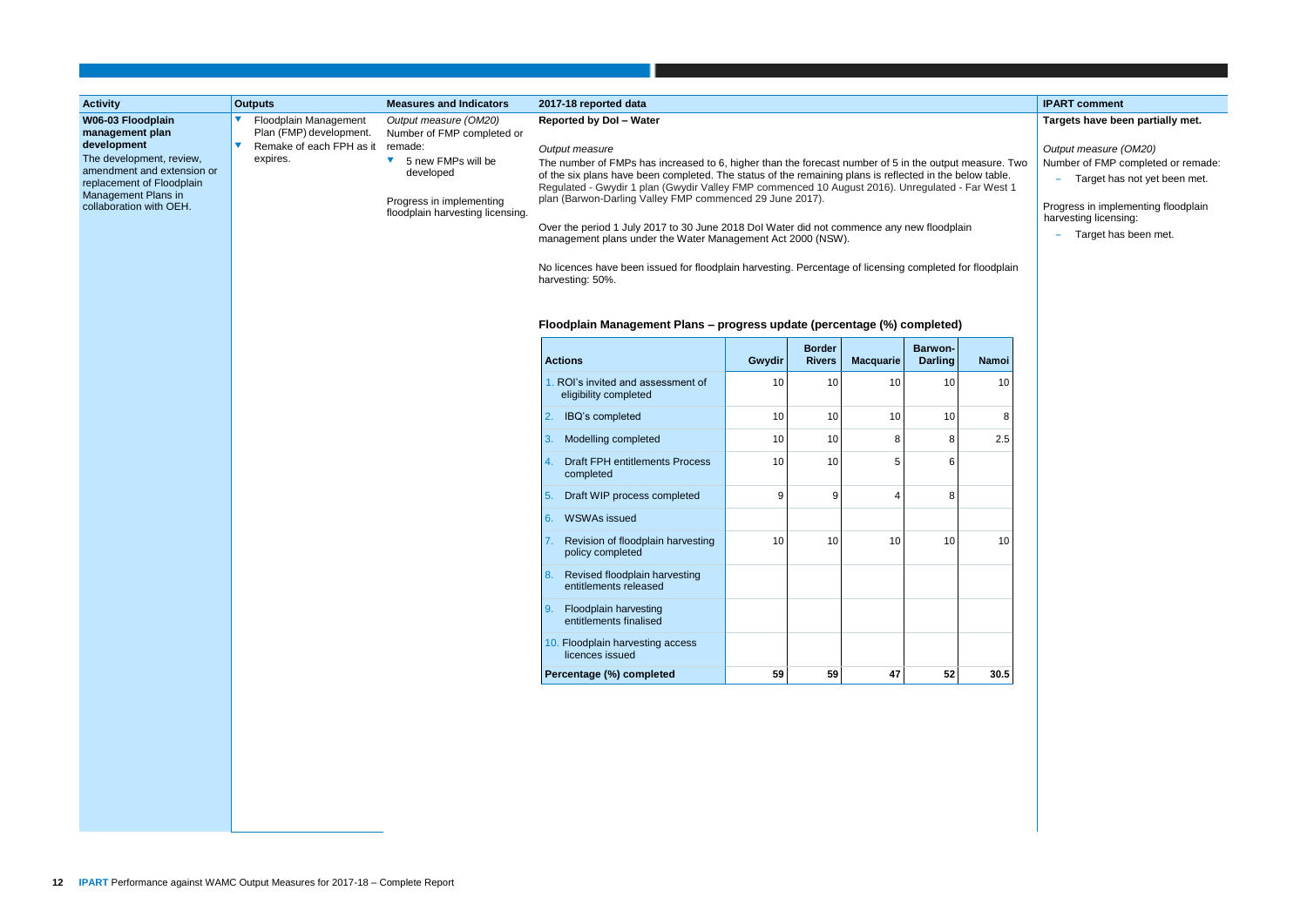| <b>Activity</b>                                                                                                                                                                                                              | <b>Outputs</b>                                                                                                                                     | <b>Measures and Indicators</b>                                                                                                                     | 2017-18 reported data                                                                                                                                                                                                                                                                                                      |               |                                 |                              |                       |                                |                                | <b>IPART</b> comment                                                            |
|------------------------------------------------------------------------------------------------------------------------------------------------------------------------------------------------------------------------------|----------------------------------------------------------------------------------------------------------------------------------------------------|----------------------------------------------------------------------------------------------------------------------------------------------------|----------------------------------------------------------------------------------------------------------------------------------------------------------------------------------------------------------------------------------------------------------------------------------------------------------------------------|---------------|---------------------------------|------------------------------|-----------------------|--------------------------------|--------------------------------|---------------------------------------------------------------------------------|
|                                                                                                                                                                                                                              |                                                                                                                                                    | Performance indicator<br>Cumulative percentage of<br>forecast FMPs completed:                                                                      | Performance indicator                                                                                                                                                                                                                                                                                                      |               |                                 |                              |                       |                                |                                | Performance indi<br>Cumulative p<br>FMPs comple                                 |
|                                                                                                                                                                                                                              |                                                                                                                                                    | <b>Target: 100%</b>                                                                                                                                | Cumulative percentage of plans completed: 75% (40% in 2016-17)                                                                                                                                                                                                                                                             |               |                                 |                              |                       |                                |                                | Target has                                                                      |
|                                                                                                                                                                                                                              |                                                                                                                                                    |                                                                                                                                                    | <b>Actions</b>                                                                                                                                                                                                                                                                                                             | Gwydir        | <b>Barwon</b><br><b>Darling</b> | <b>Upper</b><br><b>Namoi</b> | Lower<br><b>Namoi</b> | <b>Border</b><br><b>Rivers</b> | <b>Macquarie</b>               |                                                                                 |
|                                                                                                                                                                                                                              |                                                                                                                                                    |                                                                                                                                                    | Has been to<br>Targeted<br>Consultation                                                                                                                                                                                                                                                                                    |               |                                 |                              |                       |                                |                                |                                                                                 |
|                                                                                                                                                                                                                              |                                                                                                                                                    |                                                                                                                                                    | Has IRP approval<br>to go to Public<br>Exhibition                                                                                                                                                                                                                                                                          |               |                                 |                              |                       |                                | 50                             |                                                                                 |
|                                                                                                                                                                                                                              |                                                                                                                                                    |                                                                                                                                                    | Has been to<br><b>Public Exhibition</b>                                                                                                                                                                                                                                                                                    |               |                                 |                              | 60                    | 60                             |                                |                                                                                 |
|                                                                                                                                                                                                                              |                                                                                                                                                    |                                                                                                                                                    | Has Interagency<br><b>Regional Panel</b><br>approval to<br>commence                                                                                                                                                                                                                                                        |               |                                 | 90                           |                       |                                |                                |                                                                                 |
|                                                                                                                                                                                                                              |                                                                                                                                                    |                                                                                                                                                    | Commenced                                                                                                                                                                                                                                                                                                                  | 100<br>(2017) | 100<br>(2017)                   |                              |                       |                                |                                |                                                                                 |
| W06-04 Drainage plan<br>development.<br>The development, review,<br>amendment, and extension or<br>replacement of Drainage<br>Management Plans, to address<br>water quality problems<br>associated with drainage<br>systems. | Drainage Management<br>Plan (DMP) development.<br>Remake of each DMP as it remade:<br>expires.                                                     | Output measure (OM21)<br>Number of DMPs completed or<br>0 new DMPs will be<br>v<br>developed.<br>Performance indicator<br>$\blacktriangledown$ N/A | <b>Reported by Dol - Water</b><br>DOI Water has been in discussions with a number of government agencies regarding the potential<br>development of Drainage Management Plans under the Marine Estate management strategy.<br>As at July 2018, No Drainage Management Plans have been developed.                            |               |                                 |                              |                       |                                |                                | <b>This WAMC acti</b><br>target.                                                |
| <b>W06-05 Regional planning</b><br>and management strategies<br>The development, evaluation                                                                                                                                  | Development of regional<br>water strategies, which<br>integrate and set priorities<br>for related special-purpose                                  | Output measure (OM22)<br>2 regional water strategies<br>(metropolitan water plans)<br>will be reviewed.                                            | <b>Reported by Dol - Water</b><br>Output measure                                                                                                                                                                                                                                                                           |               |                                 |                              |                       |                                |                                | <b>Targets have be</b><br>Output measure                                        |
| and review of regional water<br>strategies, metropolitan water<br>plans and other planning<br>instruments, including the<br>associated stakeholder<br>engagement.                                                            | plans (for example water                                                                                                                           | 6 new regional water                                                                                                                               | Development of a regional water strategy for:<br>the Hunter Region is scheduled to be published in 2018.                                                                                                                                                                                                                   |               |                                 |                              |                       |                                | 2 regional wa<br>(metropolitan |                                                                                 |
|                                                                                                                                                                                                                              | sharing plans).<br>Evaluation and ongoing<br>adaptive management of<br>the metropolitan water<br>plans for greater Sydney<br>and the lower Hunter. | strategies will be<br>completed.                                                                                                                   | the Lachlan, Macquarie and Gwydir has commenced and will be completed in 2019.<br>the Far North Coast and South Coast has commenced and will be completed by the end of the funding<br>cycle.                                                                                                                              |               |                                 |                              |                       |                                |                                | reviewed:<br>Target has<br>6 new region<br>will be compl<br>Target has          |
|                                                                                                                                                                                                                              | Development, assessment                                                                                                                            | Performance indicator                                                                                                                              | Performance indicator                                                                                                                                                                                                                                                                                                      |               |                                 |                              |                       |                                |                                |                                                                                 |
|                                                                                                                                                                                                                              | and review of planning<br>instruments.                                                                                                             | Cumulative percentage of<br>forecast metropolitan water<br>plans being reviewed:                                                                   | The review of the Metropolitan Water Plan for Greater Sydney is complete and the activity is with Planning<br>and Environment - 100%.                                                                                                                                                                                      |               |                                 |                              |                       |                                |                                | Performance indi<br>Cumulative perce<br>metropolitan wate                       |
|                                                                                                                                                                                                                              |                                                                                                                                                    | ▼ Target: 100%<br>Cumulative percentage of<br>forecast regional water<br>strategies completed:<br>$\blacktriangledown$ Target: 100%                | The review of the Lower Hunter Water Plan is currently underway and is expected to be completed in 2020.<br>The cumulative percentage of the six regional water strategies that have been completed to date is 0%.<br>However the forecast of 100% completion of all six strategies by 2019/20 is expected to be achieved. |               |                                 |                              |                       |                                |                                | reviewed:<br>Target has<br>Cumulative perce<br>regional water str<br>Target has |

|                                         | <b>IPART comment</b>                                                                                                                                                                                                                           |
|-----------------------------------------|------------------------------------------------------------------------------------------------------------------------------------------------------------------------------------------------------------------------------------------------|
|                                         | Performance indicator<br>Cumulative percentage of forecast<br>FMPs completed:<br>Target has not yet been met.                                                                                                                                  |
| acquarie                                |                                                                                                                                                                                                                                                |
| 50                                      |                                                                                                                                                                                                                                                |
| ı                                       | This WAMC activity does not have a<br>target.                                                                                                                                                                                                  |
|                                         | Targets have been partially met.                                                                                                                                                                                                               |
| e funding                               | Output measure (OM22)<br>2 regional water strategies<br>(metropolitan water plans) will be<br>reviewed:<br>Target has not yet been met.<br>6 new regional water strategies<br>will be completed:<br>Target has not yet been met.               |
| Planning<br>d in 2020.<br>s 0%.<br>/ed. | Performance indicator<br>Cumulative percentage of forecast<br>metropolitan water plans being<br>reviewed:<br>Target has been met.<br>Cumulative percentage of forecast<br>regional water strategies completed:<br>Target has not yet been met. |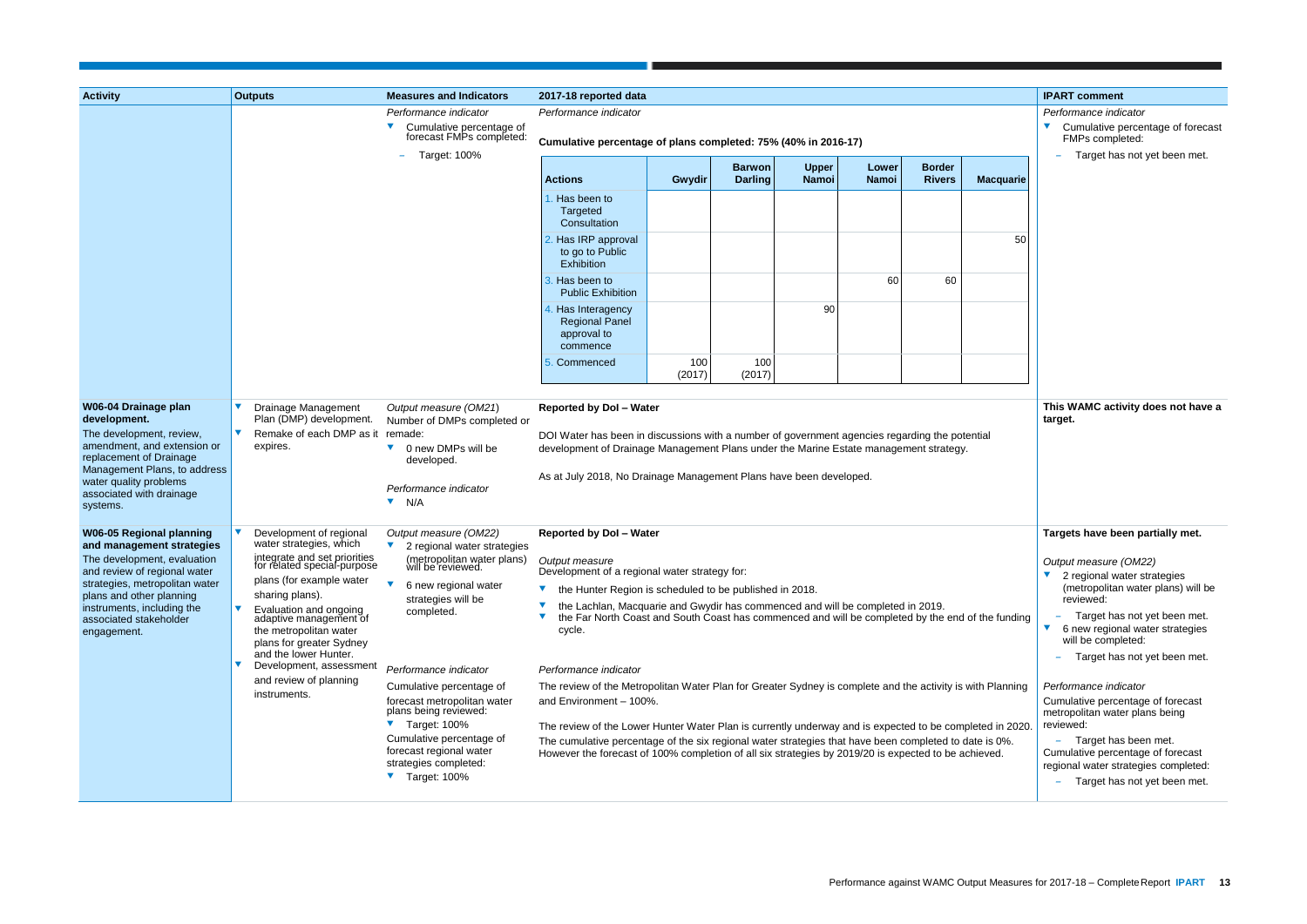| <b>Activity</b>                                                                                                                                                                                                        | <b>Outputs</b>                                                                                                                                                                                                                                                                                                                                                                                                                                                              | <b>Measures and Indicators</b>                                                                                                                                                      | 2017-18 reported data                                                                                                                                                                                                                                                                                                                                                                                                                                                                                                                                                                                                                                                                                                                                                                                                                                                                                                                                                                                                                                                                                                                                                                                                                                                                                                                                                                                                                                                                                                                                                                                                                                                                                                                                                                                                                                                                                                                                                              | <b>IPART comment</b>                                                                                                                                                                          |
|------------------------------------------------------------------------------------------------------------------------------------------------------------------------------------------------------------------------|-----------------------------------------------------------------------------------------------------------------------------------------------------------------------------------------------------------------------------------------------------------------------------------------------------------------------------------------------------------------------------------------------------------------------------------------------------------------------------|-------------------------------------------------------------------------------------------------------------------------------------------------------------------------------------|------------------------------------------------------------------------------------------------------------------------------------------------------------------------------------------------------------------------------------------------------------------------------------------------------------------------------------------------------------------------------------------------------------------------------------------------------------------------------------------------------------------------------------------------------------------------------------------------------------------------------------------------------------------------------------------------------------------------------------------------------------------------------------------------------------------------------------------------------------------------------------------------------------------------------------------------------------------------------------------------------------------------------------------------------------------------------------------------------------------------------------------------------------------------------------------------------------------------------------------------------------------------------------------------------------------------------------------------------------------------------------------------------------------------------------------------------------------------------------------------------------------------------------------------------------------------------------------------------------------------------------------------------------------------------------------------------------------------------------------------------------------------------------------------------------------------------------------------------------------------------------------------------------------------------------------------------------------------------------|-----------------------------------------------------------------------------------------------------------------------------------------------------------------------------------------------|
| W06-06 Development of<br>water planning and<br>regulatory framework<br>The development of the<br>operational and regulatory<br>requirements and rules for<br>water access.                                             | Developed, amended and<br>refined regulatory<br>instruments and policies<br>putting in place an<br>improved regulatory<br>framework for water<br>management planning.<br>Requirements for issuing<br>new water licences clearly<br>defined and understood by<br>users.<br>Requirements for equitable<br>water take defined and<br>improved.                                                                                                                                 | Output measure (OM23)<br>Number of regulatory<br>instruments and policies<br>developed or amended<br>according to anannual<br>forecast:<br>Target: forecast on an<br>annual basis.  | <b>Reported by Dol - Water</b><br>Output measure:<br>The making of regulations under the Natural Resources Access Regulator Act 2017 ('Natural<br>Resources Access Regulator Regulation' 2018).<br>Concluded statutory review of the Water Management (General) Regulation 2011 and finalised public<br>consultation process and drafting of new instrument.<br>Draft Water Take Measurement Policy.<br>Remake of temporary water restrictions order for Botany Sands aquifer.<br>Developed new regulatory requirements to support the operation of section 91I of the WM Act.<br>Floodplain Harvesting Monitoring Policy.<br>Controlled allocation order 2017.                                                                                                                                                                                                                                                                                                                                                                                                                                                                                                                                                                                                                                                                                                                                                                                                                                                                                                                                                                                                                                                                                                                                                                                                                                                                                                                    | Targets have been partially met.<br>Output measure (OM23)<br>Number of regulatory instruments and<br>policies developed or amended<br>according to anannual forecast:<br>Target has been met. |
|                                                                                                                                                                                                                        |                                                                                                                                                                                                                                                                                                                                                                                                                                                                             | Performance indicator<br>Percentage of annual forecast<br>frameworks and regulatory<br>instruments delivered<br>according to schedule:<br>▼ Target: 100%.                           | Performance indicator<br>Percentage of annual forecast frameworks and regulatory instruments delivered according to schedule:<br>71%.                                                                                                                                                                                                                                                                                                                                                                                                                                                                                                                                                                                                                                                                                                                                                                                                                                                                                                                                                                                                                                                                                                                                                                                                                                                                                                                                                                                                                                                                                                                                                                                                                                                                                                                                                                                                                                              | Performance indicator<br>Percentage of annual forecast<br>frameworks and regulatory instruments<br>delivered according to schedule:<br>Target has not yet been met.                           |
| W06-07 Cross border and<br>national commitments<br>The development of interstate<br>water sharing arrangements<br>and the implementation of<br>operational programs to meet<br>national and interstate<br>commitments. | Development and<br>implementation of<br>operational programs to<br>meet NWI commitments.<br>Biennial assessments on<br>progress with<br>implementing NWI<br>agreements on water<br>reform agenda.<br>Participation in relevant<br>interstate committees<br>progressing NWI and<br>COAG water reform<br>initiatives.<br>Development of interstate<br>water sharing<br>arrangements through<br><b>MDB and Border Rivers</b><br>agreements, and Snowy<br>and ACT arrangements. | Output measure (OM24)<br>Full participation in interstate<br>processes to manage water.<br>Performance indicator<br>Compliance with key interstate<br>agreements:<br>▼ Target: 100% | <b>Reported by Dol - Water</b><br>NSW actively and fully participates in the relevant interstate processes to manage water according to the<br>key interstate agreements. This includes participation in inter-jurisdictional committees to progress<br>interstate water sharing arrangements and water reform initiatives. Relevant committees include:<br><b>Basin Officials Committee</b><br>National Water Reform Initiative Committee<br><b>Border Rivers Commission</b><br>Great Artesian Basin (GAB) Senior Officials Committee.<br>NSW are present on the GAB Strategic Management Plan Committee and were involved the development<br>of the draft GAB Strategic Management Plan 2018.<br>Dol Water managed the recent appointment of the Snowy Water Advisory Committee and is overseeing the<br>10 year review of the Snowy Water Licence with the aid of an inter-jurisdictional project group. A draft<br>report for public consultation was released in May 2018.<br>As a party to the Murray-Darling Basin Compliance Compact, NSW has made good progress with<br>implementing its commitments under the Compliance Compact including actions specified in the NSW work<br>program. NSW has also worked co-cooperatively with other jurisdictions to progress joint priority actions.<br>NSW continues to collaborate with the ACT Government on the potential for development of future NSW /<br>ACT water trade arrangements. NSW continues to collaborate with MDBA and Basin States on the Flexible<br>Trade Adjustments Project which is looking to improve processes relating to bulk trade accounting<br>adjustments for interstate trade. NSW are currently involved in the Border Rivers Institutional Reform and<br>are progressing the development of 20 Water Resource Plans as a requirement under the Basin Plan.<br>Performance indicator<br>Dol Water is compliant with all (100%) key interstate agreements for 2017/2018.<br>$\blacktriangledown$ | Targets have been met.                                                                                                                                                                        |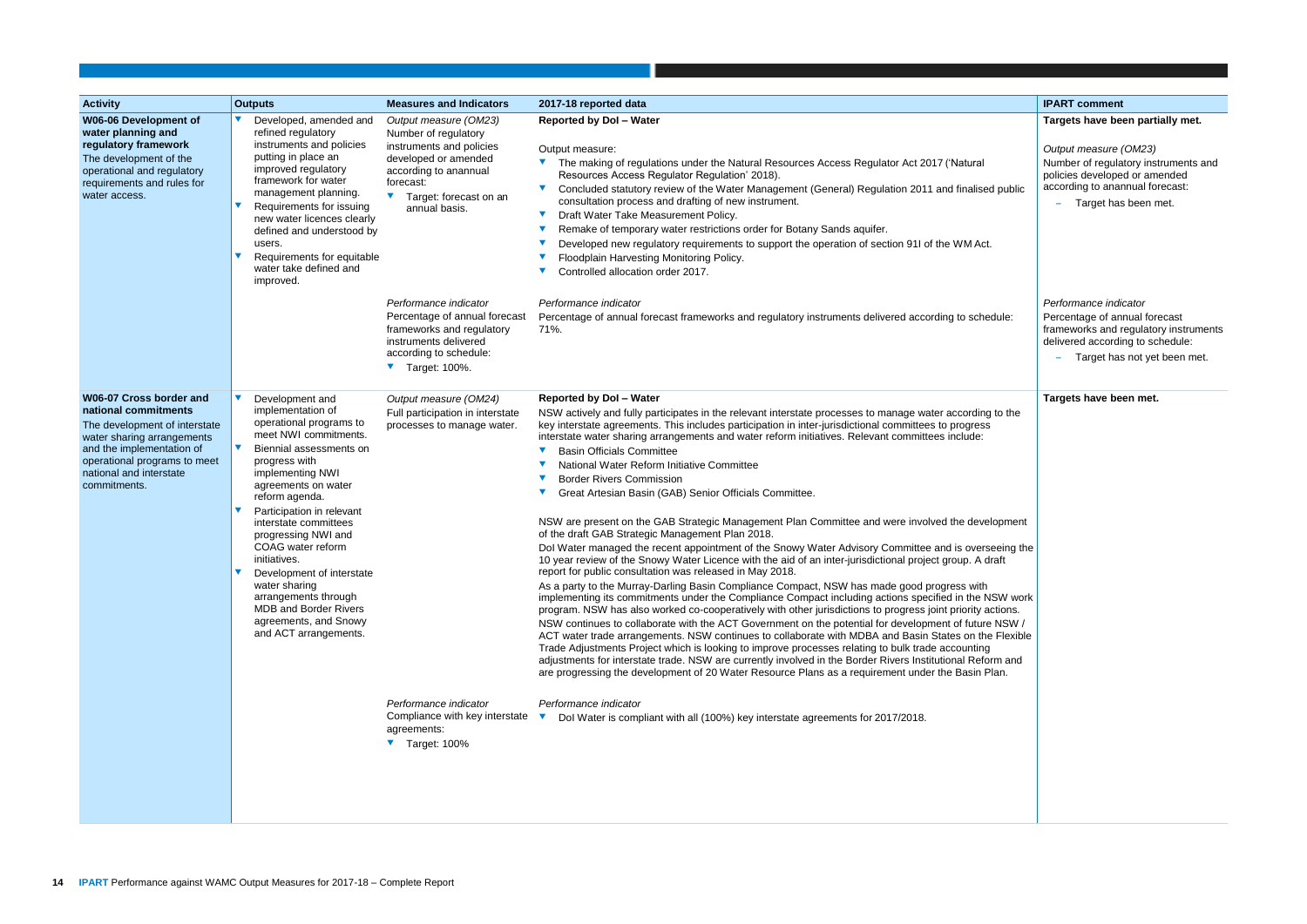|            | <b>IPART comment</b>                                                                                                                                                                     |
|------------|------------------------------------------------------------------------------------------------------------------------------------------------------------------------------------------|
|            | Targets have been partially met.                                                                                                                                                         |
| k          | Output measure (OM25)<br>High priority areas of erosion identified<br>and remediated:<br>Target has not yet been met.<br>Maintain salinity (EC) credits for NSW:<br>Target has been met. |
|            |                                                                                                                                                                                          |
| main       |                                                                                                                                                                                          |
| /as<br>sin |                                                                                                                                                                                          |
| works list | Performance indicator<br>Channel output capacity at Tumut<br>maintained at 9,200ML/day:<br>Target has been met.                                                                          |
|            | Targets have been met.                                                                                                                                                                   |
|            |                                                                                                                                                                                          |
|            |                                                                                                                                                                                          |
|            |                                                                                                                                                                                          |
|            |                                                                                                                                                                                          |
|            |                                                                                                                                                                                          |

| <b>Activity</b>                                                                                                                                                                                       | <b>Outputs</b>                                                                                                                                                                                                                                                                                    | <b>Measures and Indicators</b>                                                                                                                                                                                              | 2017-18 reported data                                                                                                                                                                                                                                                                                                                                                                                                                                                                                                                                                                                                                                                                                                                                                                                                                                                                                                                                                                                                                                                 | <b>IPART comment</b>                                                                                                                                                          |
|-------------------------------------------------------------------------------------------------------------------------------------------------------------------------------------------------------|---------------------------------------------------------------------------------------------------------------------------------------------------------------------------------------------------------------------------------------------------------------------------------------------------|-----------------------------------------------------------------------------------------------------------------------------------------------------------------------------------------------------------------------------|-----------------------------------------------------------------------------------------------------------------------------------------------------------------------------------------------------------------------------------------------------------------------------------------------------------------------------------------------------------------------------------------------------------------------------------------------------------------------------------------------------------------------------------------------------------------------------------------------------------------------------------------------------------------------------------------------------------------------------------------------------------------------------------------------------------------------------------------------------------------------------------------------------------------------------------------------------------------------------------------------------------------------------------------------------------------------|-------------------------------------------------------------------------------------------------------------------------------------------------------------------------------|
| W07-01 Water management<br>works<br>The undertaking of water<br>management works to reduce<br>the impacts arising from water<br>use or remediate water<br>courses.                                    | Water management works to<br>mitigate resource impacts:<br>Riverbank protection<br>Salt interception schemes.                                                                                                                                                                                     | Output measure (OM25)<br>High priority areas of erosion<br>identified and remediated:<br>Target: 90%.<br>Maintain salinity (EC) credits<br>for NSW.                                                                         | <b>Reported by Dol - Water</b><br>Output measure<br>80% of high priority areas of erosion identified where remediated. This included:<br>Tumut River bank rock work - 780 metres, 200m of which was rock repair of pre-existing work<br>Upper Murray River bank rock work - 565 metres<br>Tumut River bank re: vegetation $-2,103$ metres<br>Upper Murray River bank re: vegetation $-3,065$ metres<br><b>Willow Management</b><br>Snag management<br>Solve anabranch issues<br>$\blacktriangledown$<br>Although the target of 90% was not achieved, the works listed above assisted to provide a stable main<br>channel capable of suiting the needs of irrigation and power generation. This also enabled the<br>Performance Indictor to be met (see below).<br>Salinity credits (EC) were maintained across the NSW Accountable Actions register items. This was<br>achieved through operating and maintaining 3 Salt Interception Schemes in NSW on behalf of Basin<br>States, to contribute to the Basin Salinity Target (of 800 EC at Morgan, 95% of the time). | Targets have been part<br>Output measure (OM25)<br>High priority areas of ero<br>and remediated:<br>- Target has not yet<br>Maintain salinity (EC) cre<br>- Target has been n |
|                                                                                                                                                                                                       |                                                                                                                                                                                                                                                                                                   | Performance indicator<br>Channel output capacity at<br>Tumut maintained at<br>9,200ML/day.                                                                                                                                  | Performance indicator<br>Channel output capacity at Tumut was maintained at 9,200 ML/day, due to the erosion mediation works list<br>above.                                                                                                                                                                                                                                                                                                                                                                                                                                                                                                                                                                                                                                                                                                                                                                                                                                                                                                                           | Performance indicator<br>Channel output capacity<br>maintained at 9,200ML/d<br>Target has been r                                                                              |
| <b>W08-01 Regulation systems</b><br>management<br>The management, operation,<br>development and maintenance<br>of the register for access<br>licences, approvals, trading<br>and environmental water. | Management and operation of<br>public register for access<br>licence approvals, trading and<br>environmental water.<br>Systems development:<br>$\blacktriangledown$<br>Online tools<br>$\blacktriangledown$<br>Online applications<br>Online payments<br>Smart phone tracking of<br>applications. | Output measure (OM26)<br>Number of applications<br>received online:<br>$\blacktriangledown$ Target: 2,500<br>Performance indicator<br>Percentage of allapplications<br>received online:<br>$\blacktriangledown$ Target: 42% | <b>Reported by WaterNSW</b><br>Output measure - WaterNSW<br>$\blacktriangledown$ Current: 3,663<br>Performance indicator<br>Percentage of Applications received online<br>▼ Current: 45%                                                                                                                                                                                                                                                                                                                                                                                                                                                                                                                                                                                                                                                                                                                                                                                                                                                                              | Targets have been met.                                                                                                                                                        |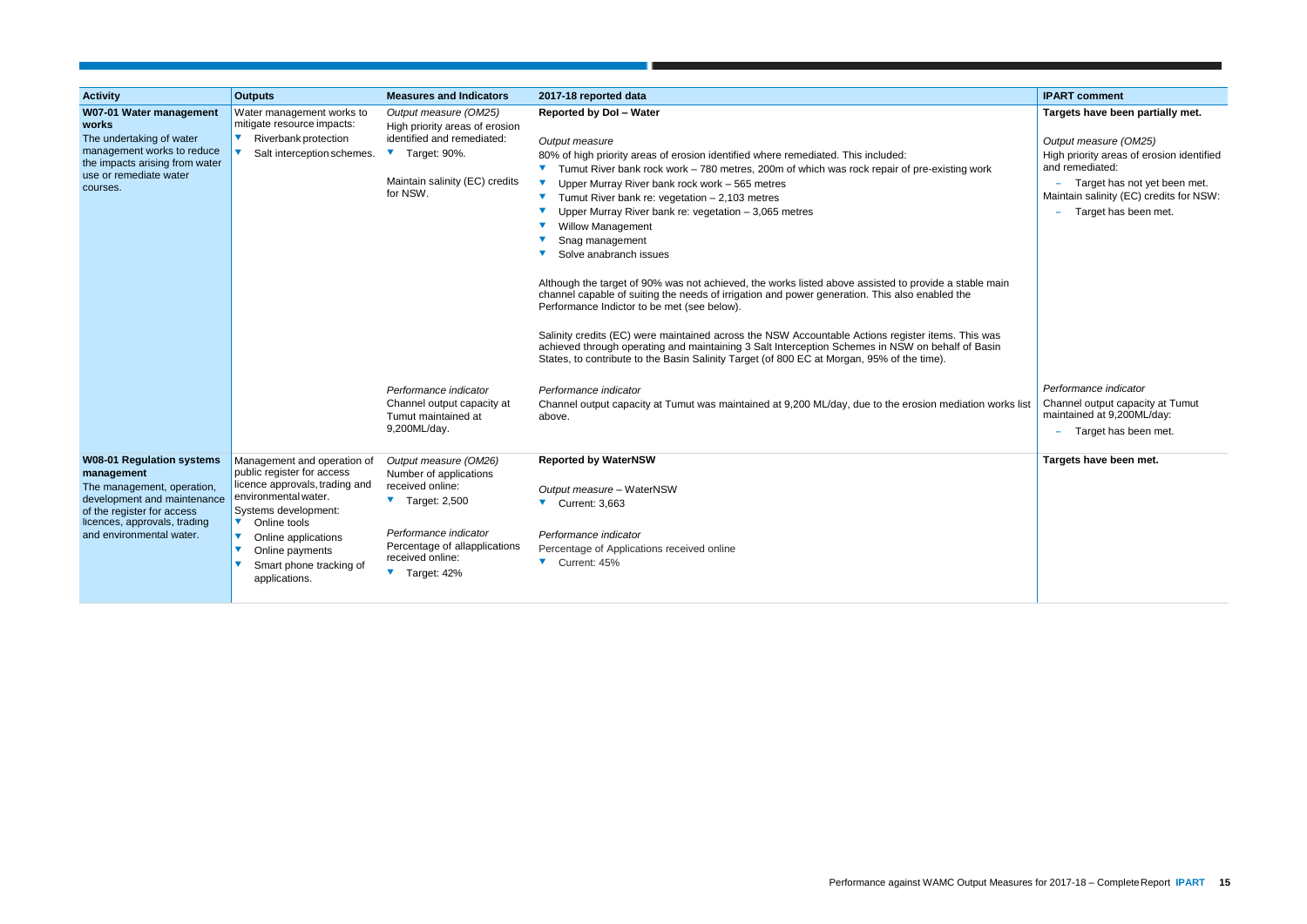| <b>Activity</b>                                                                                                                                                                                                                                      | <b>Outputs</b>                                                                                                                                                                                                                  | <b>Measures and Indicators</b>                                                                                                                                                                                                                                                                                                                                                                                                                                                                                          | 2017-18 reported data                                                                                                                                                                                                                                                                                                                                                                                                                                                                                                                                                                                                                                                                                                                                                                                                                                                                                                                                                                                                                                                                                                                                                                                                                                                                                                                                                                   | <b>IPART</b> comment                                                                                                                                                                                                                                                                                                     |
|------------------------------------------------------------------------------------------------------------------------------------------------------------------------------------------------------------------------------------------------------|---------------------------------------------------------------------------------------------------------------------------------------------------------------------------------------------------------------------------------|-------------------------------------------------------------------------------------------------------------------------------------------------------------------------------------------------------------------------------------------------------------------------------------------------------------------------------------------------------------------------------------------------------------------------------------------------------------------------------------------------------------------------|-----------------------------------------------------------------------------------------------------------------------------------------------------------------------------------------------------------------------------------------------------------------------------------------------------------------------------------------------------------------------------------------------------------------------------------------------------------------------------------------------------------------------------------------------------------------------------------------------------------------------------------------------------------------------------------------------------------------------------------------------------------------------------------------------------------------------------------------------------------------------------------------------------------------------------------------------------------------------------------------------------------------------------------------------------------------------------------------------------------------------------------------------------------------------------------------------------------------------------------------------------------------------------------------------------------------------------------------------------------------------------------------|--------------------------------------------------------------------------------------------------------------------------------------------------------------------------------------------------------------------------------------------------------------------------------------------------------------------------|
| <b>W08-02 Consents</b><br>management and licence<br>conversion<br>The transcribing of water<br>sharing provisions into licence<br>conditions and the conversion<br>of licences to the Water<br>Management Act.                                       | Licences cleansed for<br>conversion to WMA.<br>$\blacktriangledown$<br>Volumetric licence<br>conversions.<br>Water sharing provisions<br>transcribed into licence<br>conditions.<br>Development of<br>discretionary conditions. | Output measure (OM27)<br>Annual number of licences<br>recorded on the public register<br>plus number of access licence<br>and approvals with updated<br>conditions:<br>Target: All licences<br>$\blacktriangledown$<br>recorded on public register<br>- the number varies from<br>year to year.<br>Performance indicator<br>Percentage of access licences<br>and changes to licence details<br>recorded on the public register<br>within two months of<br>implementation or update of<br>sharing plan:<br>▼ Target: 90% | <b>Reported by WaterNSW</b><br>Current: All licences recorded on public register 41,952.<br>Forecast: All licences recorded on public register – the number varies from year to year $-42,302$ .<br>Expecting another 350 new WAL's to be created when Hastings WSP commences (WSP currently on<br>hold).<br>Performance indicator<br>Current - Nil - no WSP commenced in the 17-18 year.<br>Forecast - 90% for WSP Hastings (if commenced in the 18-19 year).<br>Note: Re point 3 & 4 in outputs column WaterNSW facilitated the issue of approximately 68,000 notices to<br>Customers during the reporting period on behalf of DOIW / NRAR.                                                                                                                                                                                                                                                                                                                                                                                                                                                                                                                                                                                                                                                                                                                                           | <b>Targets have be</b>                                                                                                                                                                                                                                                                                                   |
| <b>W08-03 Compliance</b><br>management<br>The on-ground and remote<br>monitoring activities (including<br>investigations and taking<br>statutory actions) to ensure<br>compliance with legislation,<br>including licence and approval<br>conditions. | Compliance education,<br>monitoring and breach<br>management/enforcement/<br>investigation.                                                                                                                                     | Output measure (OM28)<br>Number of breach reports<br>received:<br>Target: 600<br>Performance indicators<br>Percentage of non-basic                                                                                                                                                                                                                                                                                                                                                                                      | All Water Regulation Compliance activities have transferred to NRAR from 30 April 2018.<br>WaterNSW reports between 1 July 2017 to 29 April 2018:<br><b>Output Measure</b><br>Current: 351 (From 1 July 2017 to 29 April 2018).<br>Forecast: 0 - (All Water Regulation Compliance activities have transferred to NRAR from 30 April<br>2018).<br>Performance indicators<br>Percentage of non-basic landholder rights approvals audited each year: 0%                                                                                                                                                                                                                                                                                                                                                                                                                                                                                                                                                                                                                                                                                                                                                                                                                                                                                                                                    | <b>Targets have be</b><br>Output measure<br>Number of breacl<br>Target has<br>Performance indi<br>Percentage o                                                                                                                                                                                                           |
|                                                                                                                                                                                                                                                      |                                                                                                                                                                                                                                 | landholder rights approvals v<br>audited each year: 2%<br>Percentage of properties<br>audited that are in<br>compliance with licence<br>and approval conditions<br>(excluding those audited<br>as part of investigating an<br>alleged breach): 90%<br>Percentage of breach<br>reports risk assessed<br>within 14 days of receipt:<br>90%<br>Percentage of all cases<br>finalised within 6 months:<br>70%                                                                                                                | Percentage of properties audited that are in compliance with licence and approval conditions<br>(excluding those audited as part of investigating an alleged breach): 0%<br>Whilst there was no formal program of extensive compliance-specific approval audit during the period,<br>experienced WaterNSW field officers conducted in excess of 9000 physical on-site water-meter reads at<br>various locations across the state. The primary purpose of these visits is to record water usage (via<br>reading the meter), however, these field officers have a good general knowledge of applicable conditions<br>and will lodge an Alleged Breach Notification if they conclude the circumstances observed may not be in<br>compliance with the approval conditions. 51 Alleged Breach Notices were lodged by these field officers as<br>a result of their activities.<br>Percentage of breach reports risk assessed within 14 days of receipt: 74%.<br>Percentage of all cases finalised within 6 months: 50%.<br>NRAR reports between 30 April 2018 and 30 June 2018:<br><b>NRAR</b> output measure<br>Number of breach reports received between 30 April 2018 and 30 June 2018: 131.<br><b>NRAR Performance indicators</b><br>Percentage of non-basic landholder rights approvals audited between 30 April and 30 June 2018:<br>$0.17\%$ <sup>1</sup> (equivalent to 1% per annum) | landholder rid<br>audited each<br>Target has<br>Percentage o<br>that are in co<br>and approval<br>(excluding th<br>of investigati<br>breach):<br>Target has<br>Target has<br>WaterNSV<br>Percentage o<br>assessed wit<br>receipt:<br>Target has<br>Percentage o<br>within 6 mont<br>Target has<br>Target has<br>WaterNSV |

|                     | <b>IPART comment</b>                                            |
|---------------------|-----------------------------------------------------------------|
|                     | Targets have been met.                                          |
|                     |                                                                 |
| 302.                |                                                                 |
|                     |                                                                 |
| y on                |                                                                 |
|                     |                                                                 |
|                     |                                                                 |
|                     |                                                                 |
|                     |                                                                 |
|                     |                                                                 |
| otices to           |                                                                 |
|                     |                                                                 |
|                     |                                                                 |
|                     |                                                                 |
|                     |                                                                 |
|                     | Targets have been partially met.                                |
|                     | Output measure (OM28)                                           |
|                     | Number of breach reports received:                              |
| April               | Target has not yet been met.                                    |
|                     |                                                                 |
|                     | Performance indicators                                          |
|                     | Percentage of non-basic                                         |
|                     | landholder rights approvals                                     |
|                     | audited each year:<br>Target has not yet been met.              |
| riod,               | Percentage of properties audited                                |
| eads at<br>ia       | that are in compliance with licence<br>and approval conditions  |
| ditions<br>ot be in | (excluding those audited as part<br>of investigating an alleged |
| ficers as           | breach):                                                        |
|                     | Target has been met by NRAR.                                    |
|                     | Target has not yet been met by<br>WaterNSW.                     |
|                     | Percentage of breach reports risk<br>assessed within 14 days of |
|                     | receipt:                                                        |
|                     | Target has not yet been met.                                    |
|                     | Percentage of all cases finalised<br>within 6 months:           |
|                     | Target has been met by NRAR.                                    |
| 018:                | Target has not yet been met by<br>WaterNSW.                     |
|                     |                                                                 |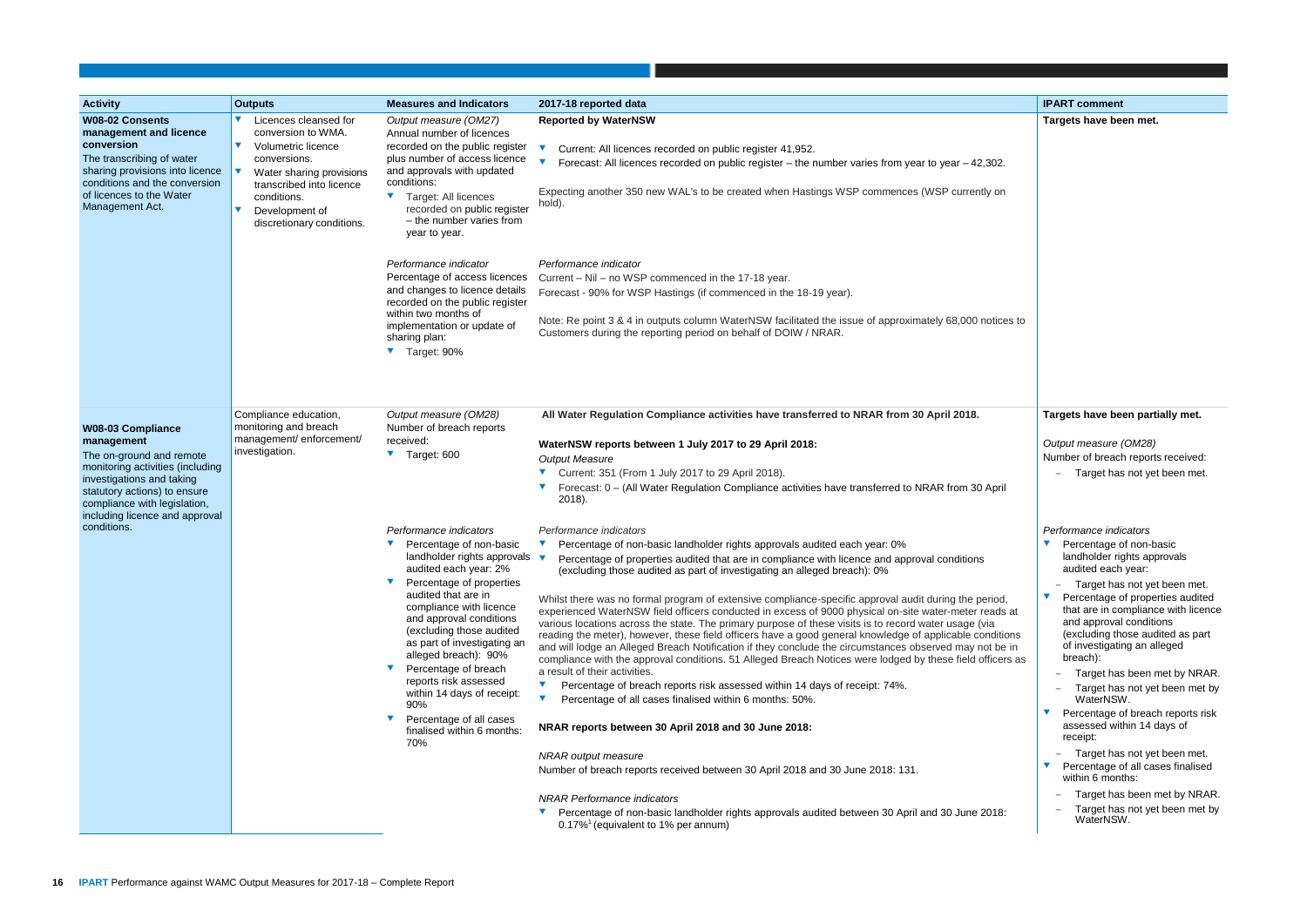| <b>Activity</b>                                                                                                             | <b>Outputs</b>                                               | <b>Measures and Indicators</b>                                                     | 2017-18 reported data                                                                                                                                                                                                        | <b>IPART comment</b>                                                   |
|-----------------------------------------------------------------------------------------------------------------------------|--------------------------------------------------------------|------------------------------------------------------------------------------------|------------------------------------------------------------------------------------------------------------------------------------------------------------------------------------------------------------------------------|------------------------------------------------------------------------|
|                                                                                                                             |                                                              |                                                                                    | Percentage of properties audited between 30 April and 30 June 2018 that are in compliance with<br>licence and approval conditions (excluding those audited as part of investigating an alleged breach):<br>100% <sup>2</sup> |                                                                        |
|                                                                                                                             |                                                              |                                                                                    | Percentage of breach reports received between 30 April 2018 and 30 June 2018 that were risk<br>assessed within 14 days of receipt: 53.7%                                                                                     |                                                                        |
|                                                                                                                             |                                                              |                                                                                    | Percentage of all cases finalised between 30 April and 30 June 2018 that were finalised within 6<br>months of receipt: 80%                                                                                                   |                                                                        |
|                                                                                                                             |                                                              |                                                                                    | <sup>1</sup> Pre-water sharing plan conversion data was used in calculating the number of non-basic landholder rights<br>approvals.                                                                                          |                                                                        |
|                                                                                                                             |                                                              |                                                                                    | <sup>2</sup> This figure includes audits that specifically targeted water take during a temporary water restrictions order.                                                                                                  |                                                                        |
| <b>W08-99 Water consents</b><br>overhead                                                                                    | Overhead support and facilities<br>for consent transactions. | $(OM29)$ – Overhead charge<br>associated with consent                              | <b>Reported by WaterNSW:</b>                                                                                                                                                                                                 | This WAMC activity does not have a<br>target.                          |
| The administrative overhead                                                                                                 |                                                              | transactions.                                                                      | Output measure                                                                                                                                                                                                               |                                                                        |
| costs associated with water<br>consent transactions, which<br>are passed on to customers in<br>the water management tariff. |                                                              |                                                                                    | WaterNSW has applied its own methodology of apportioning corporate wide and WAMC specific overhead<br>to the WAMC cost codes, which does not require the creation of a specific cost code for water consents<br>overhead.    |                                                                        |
|                                                                                                                             |                                                              |                                                                                    | Performance indicator: N/A                                                                                                                                                                                                   |                                                                        |
|                                                                                                                             |                                                              |                                                                                    | <b>Reported by Dol - Water:</b>                                                                                                                                                                                              |                                                                        |
|                                                                                                                             |                                                              |                                                                                    | This activity is the overhead cost associated with processing water consent transactions and paid for by<br>government. It has no output measures or performance indicators, and is included here for transparency.          |                                                                        |
| <b>W09-01 Water consents</b>                                                                                                | Water consents<br>$\blacktriangledown$                       | Output measure (OM30)                                                              | <b>Reported by WaterNSW</b>                                                                                                                                                                                                  | Targets have been partially met.                                       |
| transactions                                                                                                                | transactions processed.                                      | Number of applications                                                             | Output measure                                                                                                                                                                                                               | Output measure (OM30)                                                  |
| Transactions undertaken on a                                                                                                | Licences in compliance                                       | processed:                                                                         | Numbers include WaterNSW & Dol:                                                                                                                                                                                              | Number of applications processed:                                      |
| fee for service basis; including<br>dealings, assessments,<br>changes to conditions and new                                 | with regulatory<br>requirements.                             | ▼ Target: Process all<br>applications received                                     | Applications processed YTD - 8,183                                                                                                                                                                                           | Target has been met.                                                   |
| applications for water licences                                                                                             |                                                              | Performance indicators                                                             | Performance indicators                                                                                                                                                                                                       | Performance indicators                                                 |
| and approvals.                                                                                                              |                                                              | Percentage of applications<br>for licence dealings                                 | Percentage of applications for licence dealings assignment of shares (71Q) processed within 20 days:<br>v<br>96%                                                                                                             | Percentage of applications for<br>licence dealings assignment of       |
|                                                                                                                             |                                                              | assignment of                                                                      | Percentage of applications for new access licences processed within 40 days: 86%                                                                                                                                             | shares (71Q) processed within 20                                       |
|                                                                                                                             |                                                              | shares (71Q) processed<br>within 20 days: 90%                                      | Percentage of applications for water management work and use approvals processed within 60 days:                                                                                                                             | days:                                                                  |
|                                                                                                                             |                                                              | Percentage of applications                                                         | 80%<br>Percentage of applications to extend a water management work approval processed within 20 days:                                                                                                                       | Target has been met.<br>Percentage of applications for                 |
|                                                                                                                             |                                                              | for new access licences                                                            | 84%                                                                                                                                                                                                                          | new access licences processed                                          |
|                                                                                                                             |                                                              | processed within 40 days:<br>80%                                                   | Percentage of applications for an approval for a bore for domestic and stock rights processed within 10<br>days: 88%                                                                                                         | within 40 days:<br>Target has been met.                                |
|                                                                                                                             |                                                              | $\blacktriangledown$<br>Percentage of applications                                 | Percentage of legal searches completed within the preferred processing time frame: 100%                                                                                                                                      | Percentage of applications for                                         |
|                                                                                                                             |                                                              | for water management<br>work and use approvals<br>processed within 60 days:<br>80% |                                                                                                                                                                                                                              | water management work and use<br>approvalsprocessed within 60<br>days: |
|                                                                                                                             |                                                              | Percentage of applications                                                         |                                                                                                                                                                                                                              | Target has been met.                                                   |
|                                                                                                                             |                                                              | to extend a water                                                                  |                                                                                                                                                                                                                              | Percentage of applications to<br>extend a water management work        |
|                                                                                                                             |                                                              | management work                                                                    |                                                                                                                                                                                                                              | approval processed within 20                                           |
|                                                                                                                             |                                                              | approval processed within<br>20 days: 90%                                          |                                                                                                                                                                                                                              | days:                                                                  |
|                                                                                                                             |                                                              |                                                                                    |                                                                                                                                                                                                                              | Target has not yet been met.                                           |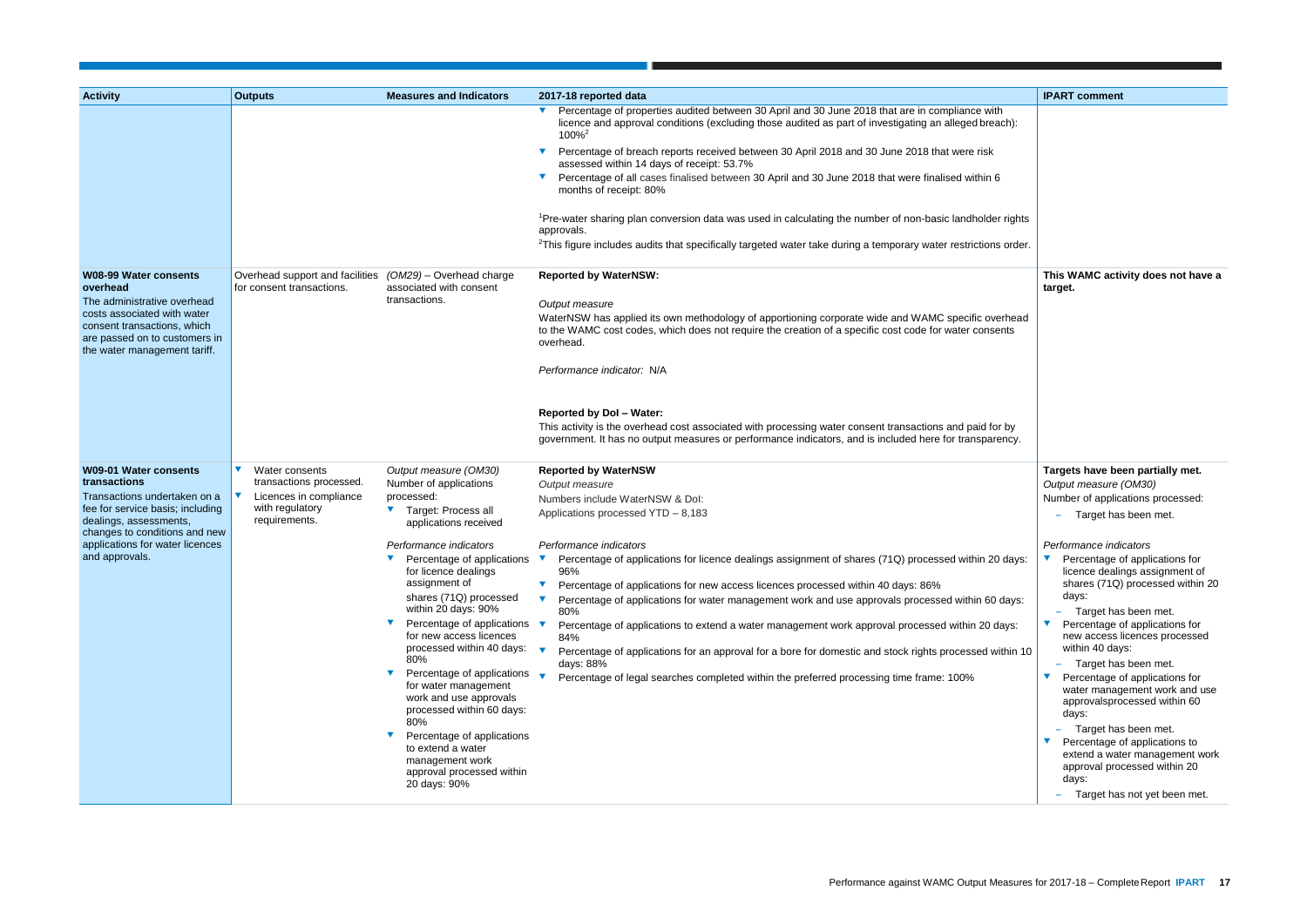|                                                                                                                          | <b>IPART comment</b>                                                                                                                                                                                                                                                       |
|--------------------------------------------------------------------------------------------------------------------------|----------------------------------------------------------------------------------------------------------------------------------------------------------------------------------------------------------------------------------------------------------------------------|
|                                                                                                                          | Percentage of applications for an<br>approval for a bore for domestic<br>and stock rights processed within<br>10 days:<br>Target has not yet been met.<br>Percentage of legal searches<br>completed within the preferred<br>processing time frame:<br>Target has been met. |
|                                                                                                                          | Targets have been partially met.                                                                                                                                                                                                                                           |
| ner<br>10% less<br>en the<br>stomer<br>consistent                                                                        | Output measure (OM31)<br>Number of enquiries:<br>Target has been met.                                                                                                                                                                                                      |
| s on the<br>eference.<br>ry high<br>e vendor<br>options.<br>uery is<br>o ways<br>ion<br>complexity<br>e time<br>erience. | Performance indicator<br>Percentage of enquiries directly<br>responded toat the time of the<br>call/email:<br>Target has been met by<br>WaterNSW.<br>Target has not yet been met by<br>NRĀR.                                                                               |
| ) June<br>'s<br>ill                                                                                                      |                                                                                                                                                                                                                                                                            |

| <b>Activity</b>                                                                                                                                                                                                                                                       | <b>Outputs</b>                             | <b>Measures and Indicators</b>                                                                                                                                                                                                   | 2017-18 reported data                                                                                                                                                                                                                                                                                                                                                                                                                                                                                                                                                                                                                                                                                                                                                                                                                                                                                                                                                                                                                                                                                                                                                                                                                                                                                                                                 | <b>IPART</b> comment                                                                                                                      |
|-----------------------------------------------------------------------------------------------------------------------------------------------------------------------------------------------------------------------------------------------------------------------|--------------------------------------------|----------------------------------------------------------------------------------------------------------------------------------------------------------------------------------------------------------------------------------|-------------------------------------------------------------------------------------------------------------------------------------------------------------------------------------------------------------------------------------------------------------------------------------------------------------------------------------------------------------------------------------------------------------------------------------------------------------------------------------------------------------------------------------------------------------------------------------------------------------------------------------------------------------------------------------------------------------------------------------------------------------------------------------------------------------------------------------------------------------------------------------------------------------------------------------------------------------------------------------------------------------------------------------------------------------------------------------------------------------------------------------------------------------------------------------------------------------------------------------------------------------------------------------------------------------------------------------------------------|-------------------------------------------------------------------------------------------------------------------------------------------|
|                                                                                                                                                                                                                                                                       |                                            | Percentage of applications<br>for an approval for a bore<br>for domestic and stock<br>rights processed within 10<br>days: 90%<br>Percentage of legal<br>searches completed within<br>the preferred processing<br>time frame: 95% |                                                                                                                                                                                                                                                                                                                                                                                                                                                                                                                                                                                                                                                                                                                                                                                                                                                                                                                                                                                                                                                                                                                                                                                                                                                                                                                                                       | Percentage o<br>approval for a<br>and stock rig<br>10 days:<br>Target has<br>Percentage o<br>completed wi<br>processing til<br>Target has |
| W10-01 Customer                                                                                                                                                                                                                                                       | Timely responses to customer<br>enquiries. | Output measure (OM31)                                                                                                                                                                                                            | <b>Reported by WaterNSW</b>                                                                                                                                                                                                                                                                                                                                                                                                                                                                                                                                                                                                                                                                                                                                                                                                                                                                                                                                                                                                                                                                                                                                                                                                                                                                                                                           | <b>Targets have be</b>                                                                                                                    |
| management<br>All customer liaison activities;<br>including responding to calls to<br>licensing and compliance<br>information lines; and<br>producing communication and<br>education materials such as<br>website content and<br>participation in customer<br>forums. |                                            | Number of enquiries:<br>Target: 10,000                                                                                                                                                                                           | Output measure<br>Our first call resolution current tracks above 90% which is also reviewed on a monthly basis.<br>Number of enquiries: 32,000 approximately (total calls and emails received). These are the customer<br>contacts through our Advisory Services which focus on the WAMC activity. This number is about 10% less<br>than the previous year, however we anticipate that this level will be consistent moving forward given the<br>current external environment. Key activity that has kept customer contacts at this level include customer<br>enquiries regarding the conditions mail out, an increase in enquiries regarding bore applications, consistent<br>volumes of 71M transfers and approval extensions.                                                                                                                                                                                                                                                                                                                                                                                                                                                                                                                                                                                                                      | Output measure<br>Number of enquir<br>Target has                                                                                          |
|                                                                                                                                                                                                                                                                       |                                            | Performance indicator<br>Percentage of enquiries<br>directly responded toat the<br>time of the call/email:<br>Target: Maintain or<br>improve on 90%                                                                              | Performance indicators<br>We implemented a new telephony system in December 2017 which allowed us to manage all calls on the<br>same platform. We upgraded the IVR with more options allowing customers to self-select their preference.<br>We have continued to conduct end of call surveys with customers which continue to indicate a very high<br>score (9/10) in relation to customer satisfaction. We have been planning to automate these but the vendor<br>has not been able to deliver a robust cost effective solution at present and we are exploring other options.<br>In terms of email interactions all emails received either receive an answer to their query or their query is<br>forwarded to a more qualified colleague. Over 90% of emails are responded to in one of these two ways<br>within two days of being received. The complex matters are usually referred to local water regulation<br>officers whose specialised local knowledge is required to assist the customer. Depending on the complexity<br>of the matter, these enquiries can take longer to resolve. Customers are made aware of this at the time<br>they are referred to the local office.<br>We are constantly measuring our performance against these metrics to improve the customer experience.<br>NRAR reports between 30 April 2018 and 30 June 2018: | Performance indi<br>Percentage of en<br>responded toat th<br>call/email:<br>Target has<br>WaterNSV<br>Target has<br>NRĀR.                 |
|                                                                                                                                                                                                                                                                       |                                            |                                                                                                                                                                                                                                  | <b>NRAR Output measure</b><br>Number of enquiries between 30 April and 30 June 2018: 341<br><b>NRAR Performance indicator</b><br>Percentage of enquiries directly responded to at the time of the call/email between 30 April and 30 June<br>2018: 0% <sup>1</sup><br><sup>1</sup> This figure reflects calls to the NRAR hotline, which are answered by the Department of Industry's<br>Customer Service Portal and are then transcribed and forwarded to NRAR for actioning. NRAR will<br>consider bringing the NRAR hotline in house once NRAR is fully established.                                                                                                                                                                                                                                                                                                                                                                                                                                                                                                                                                                                                                                                                                                                                                                               |                                                                                                                                           |